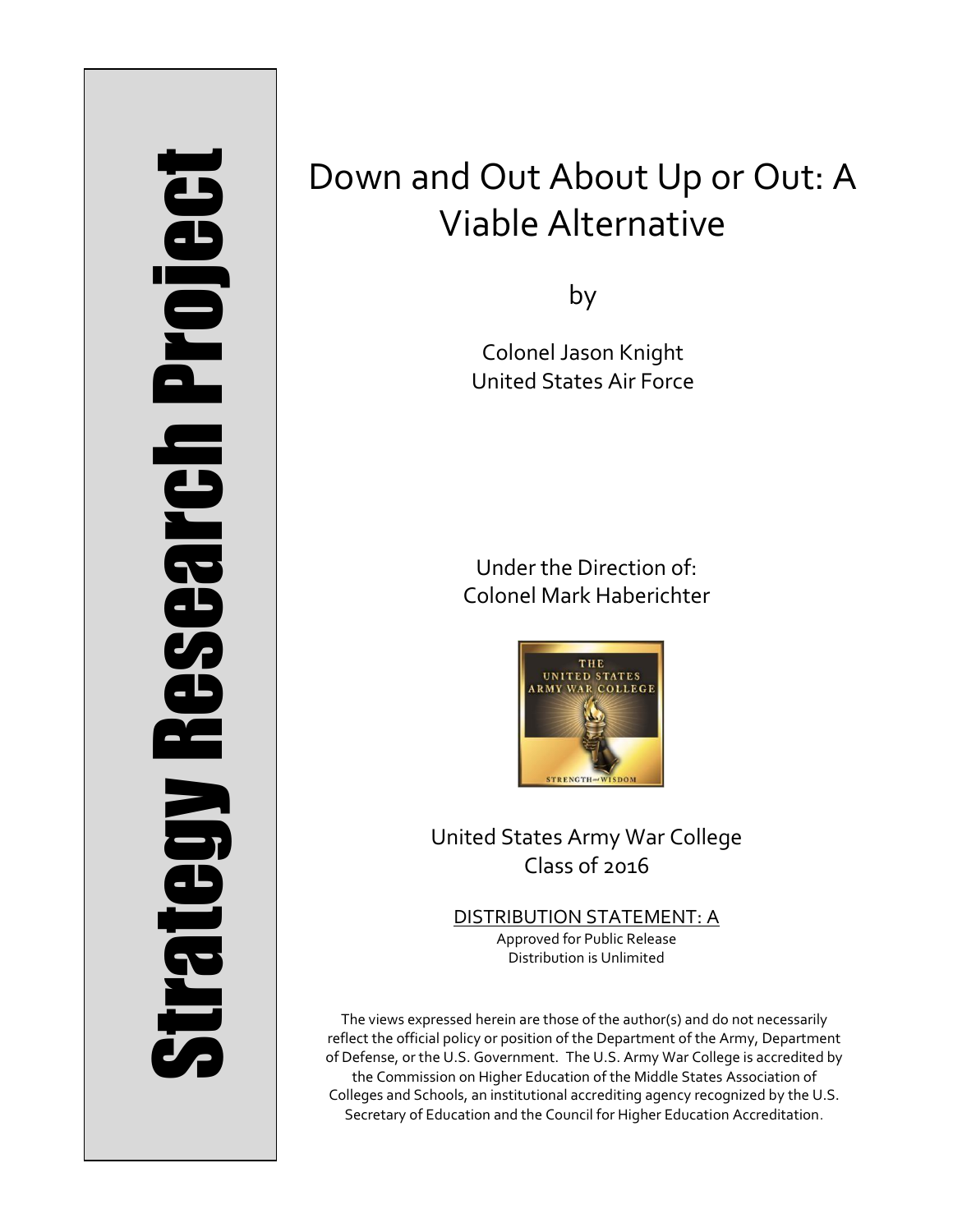| <b>REPORT DOCUMENTATION PAGE</b>                                                                                                                                                                                                                                                                                                                                                                                                                                                                                                                                                                                                                                                                                                                                                                                                                                                                                                                                                                                                                                                                                                                                                                                                                                                                                                                      |                    |                                      |                        |  | Form Approved--OMB No. 0704-0188                        |  |
|-------------------------------------------------------------------------------------------------------------------------------------------------------------------------------------------------------------------------------------------------------------------------------------------------------------------------------------------------------------------------------------------------------------------------------------------------------------------------------------------------------------------------------------------------------------------------------------------------------------------------------------------------------------------------------------------------------------------------------------------------------------------------------------------------------------------------------------------------------------------------------------------------------------------------------------------------------------------------------------------------------------------------------------------------------------------------------------------------------------------------------------------------------------------------------------------------------------------------------------------------------------------------------------------------------------------------------------------------------|--------------------|--------------------------------------|------------------------|--|---------------------------------------------------------|--|
| The public reporting burden for this collection of information is estimated to average 1 hour per response, including the time for reviewing instructions, searching existing data sources, gathering and<br>maintaining the data needed, and completing and reviewing the collection of information. Send comments regarding this burden estimate or any other aspect of this collection of information, including<br>suggestions for reducing the burden, to Department of Defense, Washington Headquarters Services, Directorate for Information Operations and Reports (0704-0188), 1215 Jefferson Davis Highway, Suite<br>1204, Arlington, VA 22202-4302. Respondents should be aware that notwithstanding any other provision of law, no person shall be subject to any penalty for failing to comply with a collection of information<br>if it does not display a currently valid OMB control number. PLEASE DO NOT RETURN YOUR FORM TO THE ABOVE ADDRESS.                                                                                                                                                                                                                                                                                                                                                                                     |                    |                                      |                        |  |                                                         |  |
| 1. REPORT DATE (DD-MM-YYYY)                                                                                                                                                                                                                                                                                                                                                                                                                                                                                                                                                                                                                                                                                                                                                                                                                                                                                                                                                                                                                                                                                                                                                                                                                                                                                                                           | 2. REPORT TYPE     |                                      |                        |  |                                                         |  |
| STRATEGY RESEARCH PROJECT<br>01-04-2016                                                                                                                                                                                                                                                                                                                                                                                                                                                                                                                                                                                                                                                                                                                                                                                                                                                                                                                                                                                                                                                                                                                                                                                                                                                                                                               |                    |                                      |                        |  |                                                         |  |
| <b>4. TITLE AND SUBTITLE</b>                                                                                                                                                                                                                                                                                                                                                                                                                                                                                                                                                                                                                                                                                                                                                                                                                                                                                                                                                                                                                                                                                                                                                                                                                                                                                                                          |                    |                                      |                        |  | <b>5a. CONTRACT NUMBER</b>                              |  |
| Down and Out About Up or Out: A Viable Alternative                                                                                                                                                                                                                                                                                                                                                                                                                                                                                                                                                                                                                                                                                                                                                                                                                                                                                                                                                                                                                                                                                                                                                                                                                                                                                                    |                    |                                      |                        |  | <b>5b. GRANT NUMBER</b>                                 |  |
|                                                                                                                                                                                                                                                                                                                                                                                                                                                                                                                                                                                                                                                                                                                                                                                                                                                                                                                                                                                                                                                                                                                                                                                                                                                                                                                                                       |                    |                                      |                        |  | <b>5c. PROGRAM ELEMENT NUMBER</b>                       |  |
| 6. AUTHOR(S)<br>Colonel Jason Knight                                                                                                                                                                                                                                                                                                                                                                                                                                                                                                                                                                                                                                                                                                                                                                                                                                                                                                                                                                                                                                                                                                                                                                                                                                                                                                                  |                    |                                      |                        |  | <b>5d. PROJECT NUMBER</b>                               |  |
| <b>United States Air Force</b>                                                                                                                                                                                                                                                                                                                                                                                                                                                                                                                                                                                                                                                                                                                                                                                                                                                                                                                                                                                                                                                                                                                                                                                                                                                                                                                        |                    |                                      | <b>5e. TASK NUMBER</b> |  |                                                         |  |
|                                                                                                                                                                                                                                                                                                                                                                                                                                                                                                                                                                                                                                                                                                                                                                                                                                                                                                                                                                                                                                                                                                                                                                                                                                                                                                                                                       |                    |                                      |                        |  | <b>5f. WORK UNIT NUMBER</b>                             |  |
| 7. PERFORMING ORGANIZATION NAME(S) AND ADDRESS(ES)<br><b>Colonel Mark Haberichter</b>                                                                                                                                                                                                                                                                                                                                                                                                                                                                                                                                                                                                                                                                                                                                                                                                                                                                                                                                                                                                                                                                                                                                                                                                                                                                 |                    |                                      |                        |  | 8. PERFORMING ORGANIZATION<br><b>REPORT NUMBER</b>      |  |
| 9. SPONSORING/MONITORING AGENCY NAME(S) AND ADDRESS(ES)                                                                                                                                                                                                                                                                                                                                                                                                                                                                                                                                                                                                                                                                                                                                                                                                                                                                                                                                                                                                                                                                                                                                                                                                                                                                                               |                    |                                      |                        |  | 10. SPONSOR/MONITOR'S ACRONYM(S)                        |  |
| U.S. Army War College, 122 Forbes Avenue, Carlisle, PA 17013                                                                                                                                                                                                                                                                                                                                                                                                                                                                                                                                                                                                                                                                                                                                                                                                                                                                                                                                                                                                                                                                                                                                                                                                                                                                                          |                    |                                      |                        |  | <b>11. SPONSOR/MONITOR'S REPORT</b><br><b>NUMBER(S)</b> |  |
| Distribution A: Approved for Public Release. Distribution is Unlimited.<br>Please consider submitting to DTIC for worldwide availability? YES: $\boxtimes$ or NO: $\Box$ (student check one)<br>Project Adviser recommends DTIC submission?<br>YES: $\boxtimes$ or NO: $\Box$ (PA check one)<br><b>13. SUPPLEMENTARY NOTES</b>                                                                                                                                                                                                                                                                                                                                                                                                                                                                                                                                                                                                                                                                                                                                                                                                                                                                                                                                                                                                                        |                    |                                      |                        |  |                                                         |  |
| Word Count: 6979                                                                                                                                                                                                                                                                                                                                                                                                                                                                                                                                                                                                                                                                                                                                                                                                                                                                                                                                                                                                                                                                                                                                                                                                                                                                                                                                      |                    |                                      |                        |  |                                                         |  |
| <b>14. ABSTRACT</b><br>The Secretary of Defense's 'Force of the Future' initiative has yet to reform the up-or-out promotion<br>system. This may be because senior leaders do not believe the case for change has merit or they may<br>have difficulty visualizing an alternative. Valid concerns sufficient for driving change include a shift from an<br>industrial to an information era, competition for talent, poor talent management, and a history of criticisms.<br>Any alternative promotion system must account for the philosophies associated with the windows and<br>ceilings that regulate officer flow through and out of the military. The three philosophies driving the current<br>system are timelines, promotability, and generalization. However, relevant literature identifies the three<br>philosophies that should be paramount: competencies, employability, and specialization. A viable<br>alternative to the up-or-out promotion system uses competencies to determine promotion eligibility,<br>focuses on employability to retain valuable members, and facilitates specialization. Implementing such a<br>system will not be simple; however, the benefits will be worth the effort. If senior leaders become down<br>and out about the up-or-out system, there is a viable alternative.<br><b>15. SUBJECT TERMS</b> |                    |                                      |                        |  |                                                         |  |
| Personnel Management System, Officer Promotions, DOPMA,                                                                                                                                                                                                                                                                                                                                                                                                                                                                                                                                                                                                                                                                                                                                                                                                                                                                                                                                                                                                                                                                                                                                                                                                                                                                                               |                    |                                      |                        |  |                                                         |  |
| 16. SECURITY CLASSIFICATION OF:                                                                                                                                                                                                                                                                                                                                                                                                                                                                                                                                                                                                                                                                                                                                                                                                                                                                                                                                                                                                                                                                                                                                                                                                                                                                                                                       |                    | 17. LIMITATION<br><b>OF ABSTRACT</b> | 18. NUMBER OF PAGES    |  | 19a. NAME OF RESPONSIBLE PERSON                         |  |
| a. REPORT<br><b>b. ABSTRACT</b><br>UU<br>UU                                                                                                                                                                                                                                                                                                                                                                                                                                                                                                                                                                                                                                                                                                                                                                                                                                                                                                                                                                                                                                                                                                                                                                                                                                                                                                           | c. THIS PAGE<br>UU | UU                                   | 33                     |  | 19b. TELEPHONE NUMBER (w/area code)                     |  |

**Standard Form 298** (Rev. 8/98), Prescribed by ANSI Std. Z39.18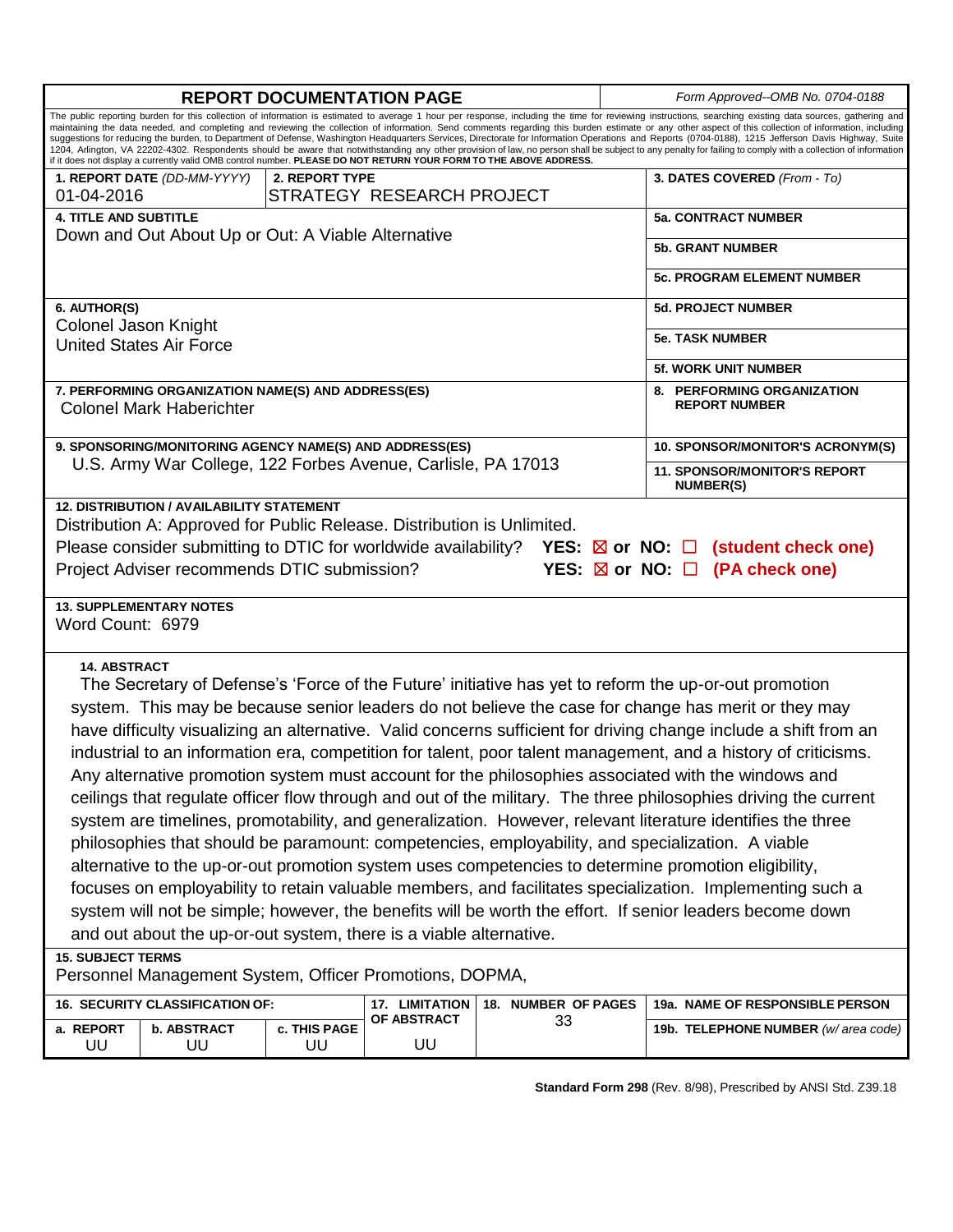## Down and Out About Up or Out: A Viable Alternative

(6979 words)

### **Abstract**

The Secretary of Defense's 'Force of the Future' initiative has yet to reform the up-or-out promotion system. This may be because senior leaders do not believe the case for change has merit or they may have difficulty visualizing an alternative. Valid concerns sufficient for driving change include a shift from an industrial to an information era, competition for talent, poor talent management, and a history of criticisms. Any alternative promotion system must account for the philosophies associated with the windows and ceilings that regulate officer flow through and out of the military. The three philosophies driving the current system are timelines, promotability, and generalization. However, relevant literature identifies the three philosophies that should be paramount: competencies, employability, and specialization. A viable alternative to the up-or-out promotion system uses competencies to determine promotion eligibility, focuses on employability to retain valuable members, and facilitates specialization. Implementing such a system will not be simple; however, the benefits will be worth the effort. If senior leaders become down and out about the up-or-out system, there is a viable alternative.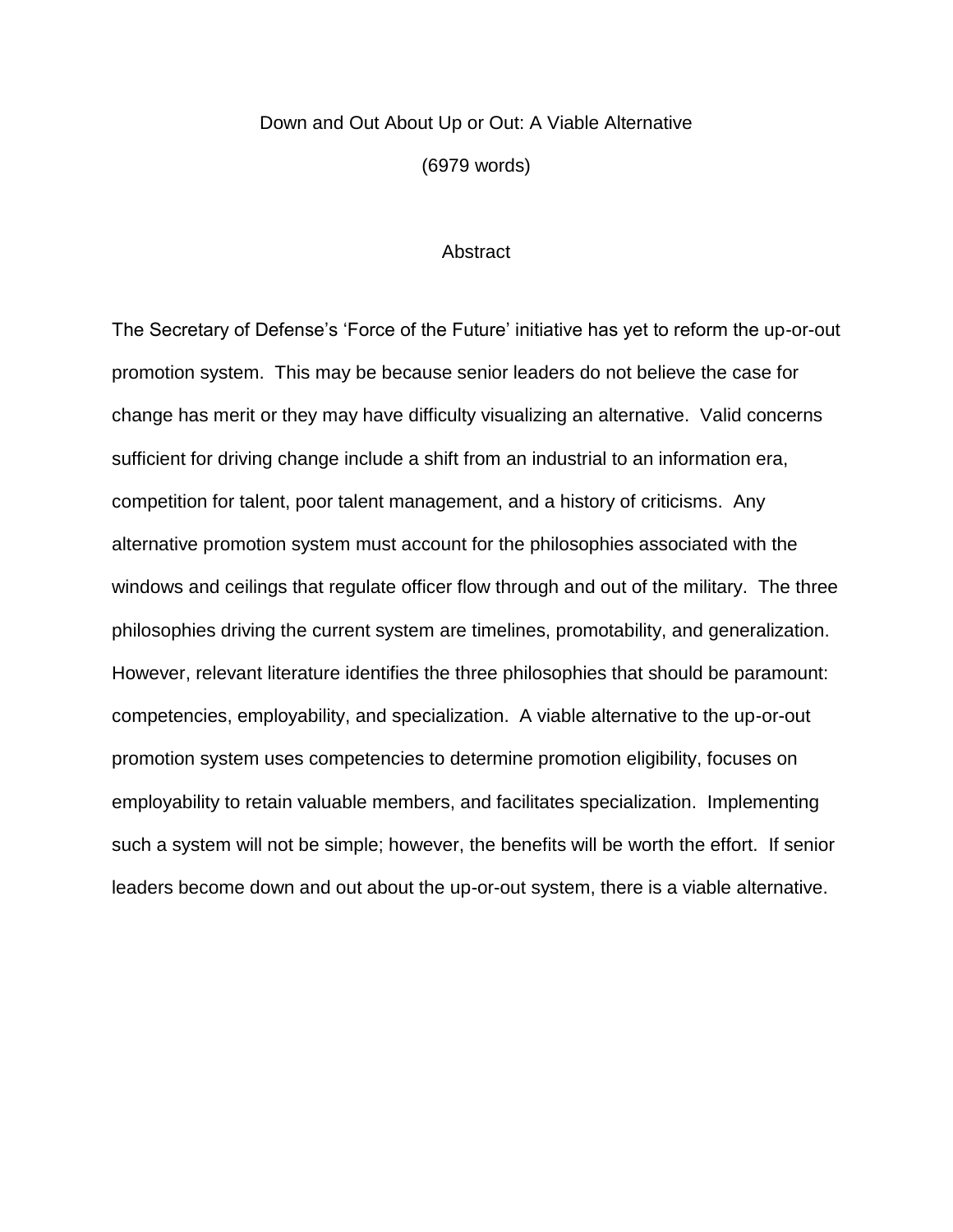### **Down and Out About Up or Out: A Viable Alternative**

It is inconceivable that a service member who has been screened many times during his service life is suddenly of no further value to his service simply because there are not enough promotions to go around.

—Defense Manpower Commission, 1992<sup>1</sup>

Objections to the military's up-or-out promotion system are nothing new. As early as 1976, when the all-volunteer force was still in its infancy, the Defense Manpower Commission deemed up-or-out a wasteful practice.<sup>2</sup> Since military leaders correctly tout service members as their most valuable assets, it is no wonder that the system used to manage this critical asset is under such persistent scrutiny. Most people would agree that the personnel management system should be designed to attract, develop, and retain the most talented people. However, there is no such consensus on exactly how to design the system to do that. The up-or-out nature of the promotion system is at the heart of those debates.

Some of those debates involve congressional leaders. In and of itself, congressional concern about the personnel management system is nothing new. Fifteen years ago, Congressman Ike Skelton expressed concern about the outdated personnel system and said, "…the up-or-out promotion system may not make the most sense...."<sup>3</sup> Current congressional leaders are echoing similar concerns. Senator John McCain, the Senate Armed Services Committee (SASC) Chairman, asked, "Is the Defense Officer Personnel Management Act of 1980 still appropriate for the joint force of 2015 and beyond, or is it time to review this law?"<sup>4</sup> However, now these congressional leaders are doing more than talking.

The SASC is holding hearings to explore defense reform efforts, to include those regarding personnel policies. Dr. David Chu testified at one of these hearings. He is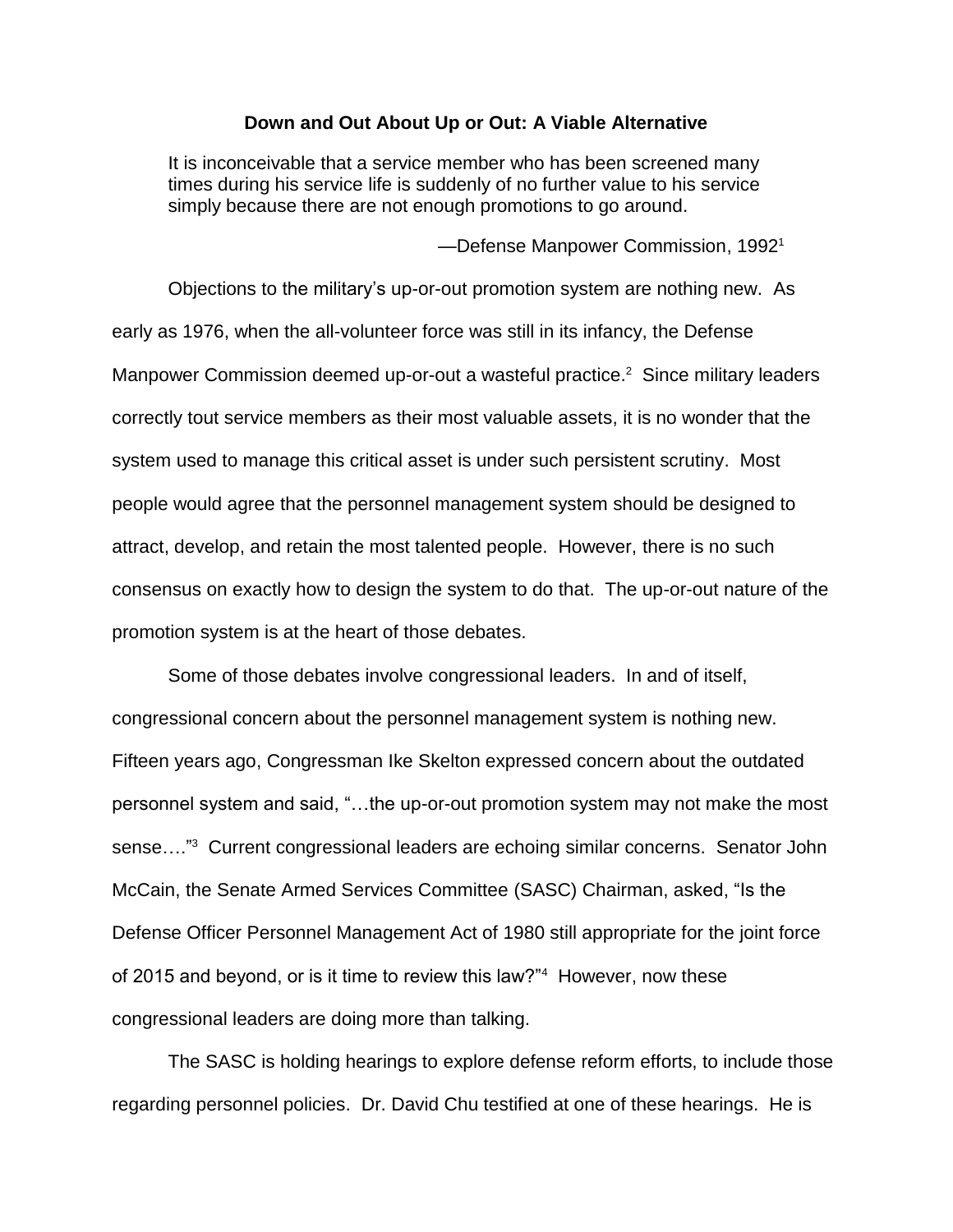currently the President and CEO of the non-profit Institute for Defense Analyses and previously served for seven years as the Under Secretary of Defense for Personnel and Readiness. He lamented, "We're grooming all our officers to be chief of staff. They are not all going to do that. But, many are looking for a career in middle management that they can perform for a long period of time."<sup>5</sup> These hearings are still ongoing, but Congress is not the only one focused on this issue.

Current military leaders and service-specific commissions are also sounding the alarm. The head of the Department of Defense's (DoD's) personnel and readiness office likened the personnel system to "a Polaroid in the age of digital cameras, once cutting edge, but now superseded."<sup>6</sup> In laying out "A Cooperative Strategy for 21st Century Seapower," the Secretary of the Navy said he will "remove the long-standing 'up or out' system, which fails to maximize our investment in our people."<sup>7</sup> The Army's Talent Management Concept of Operations for Force 2025 and Beyond lists "eliminating up-or-out" as a potential solution that functional integrators may wish to consider in connection with applicable key tasks for transformation.<sup>8</sup> The National Commission on the Structure of the Air Force noted, "The 'up-or-out pyramid' that arbitrarily eliminates highly qualified people while the Air Force still needs them and before they are ready to stop serving is a poor approach to talent management."<sup>9</sup> These comments all highlight a need for change.

The Secretary of Defense's "Force of the Future" initiative seeks to address that need by reforming the personnel management system. When unveiling this initiative in a speech to students at his high school alma mater, Secretary Carter noted the DoD needs to keep pace with change in order to attract, inspire, and excite the next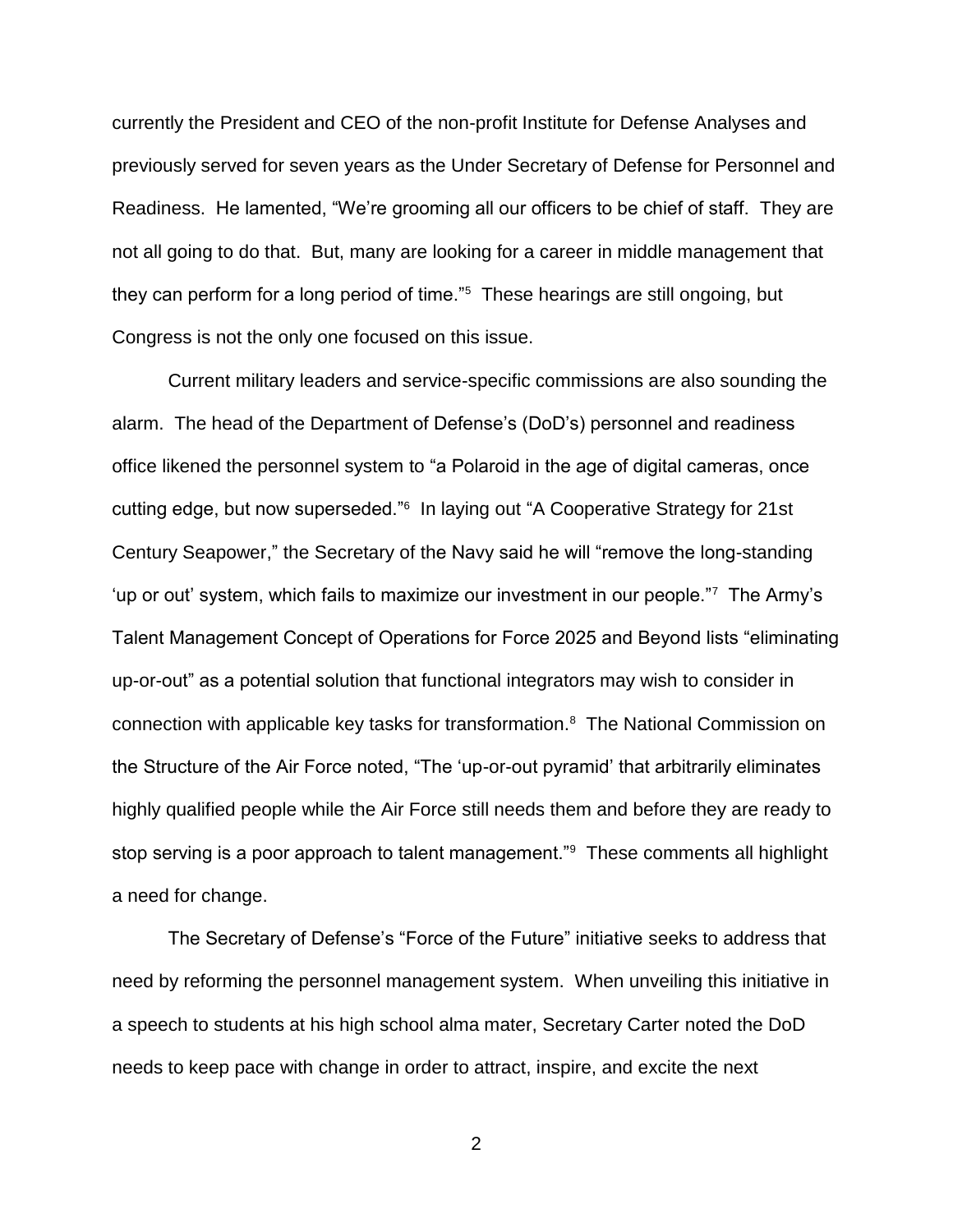generation of talent.<sup>10</sup> He highlighted several different areas needing review and specifically said, "We also have to look at ways to promote people, but not on just when they joined but even more, based on their performance and talent."<sup>11</sup> Promotion system reforms were central to the proposals that Carter's staff initially provided to the Joint Chiefs.<sup>12</sup> However, they were not included in the first round of reforms resulting from this initiative. Why is that?

There are sure to be many contributing factors, but two in particular are perhaps the largest obstacles. First, some senior leaders probably do not believe the case for changing the promotion system has much merit. Second, some senior leaders may struggle with visualizing an alternative to the current promotion system. Without understanding the need for change or visualizing what an alternative might look like, senior leaders have not yet decided to reform the promotion system as part of the first round of the Force of the Future initiative. This project intends to answer both of those factors and demonstrate there are definitely valid reasons for changing the current upor-out promotion system and a viable alternative certainly does exist.

This paper will provide senior leaders with useful information to consider as they participate in the ongoing Force of the Future deliberations. It will first present sufficient evidence to demonstrate that the case for change is not without merit and that leaders should not simply dismiss it out of hand. Next, this paper will explore aspects of two types of systems used by civilian organizations as part of their promotion process and discuss the pros and cons of each. It will then describe one viable alternative the military could use should it decide to reform the up-or-out promotion system. Finally, this paper will briefly cover the changes needed in order to implement this alternative.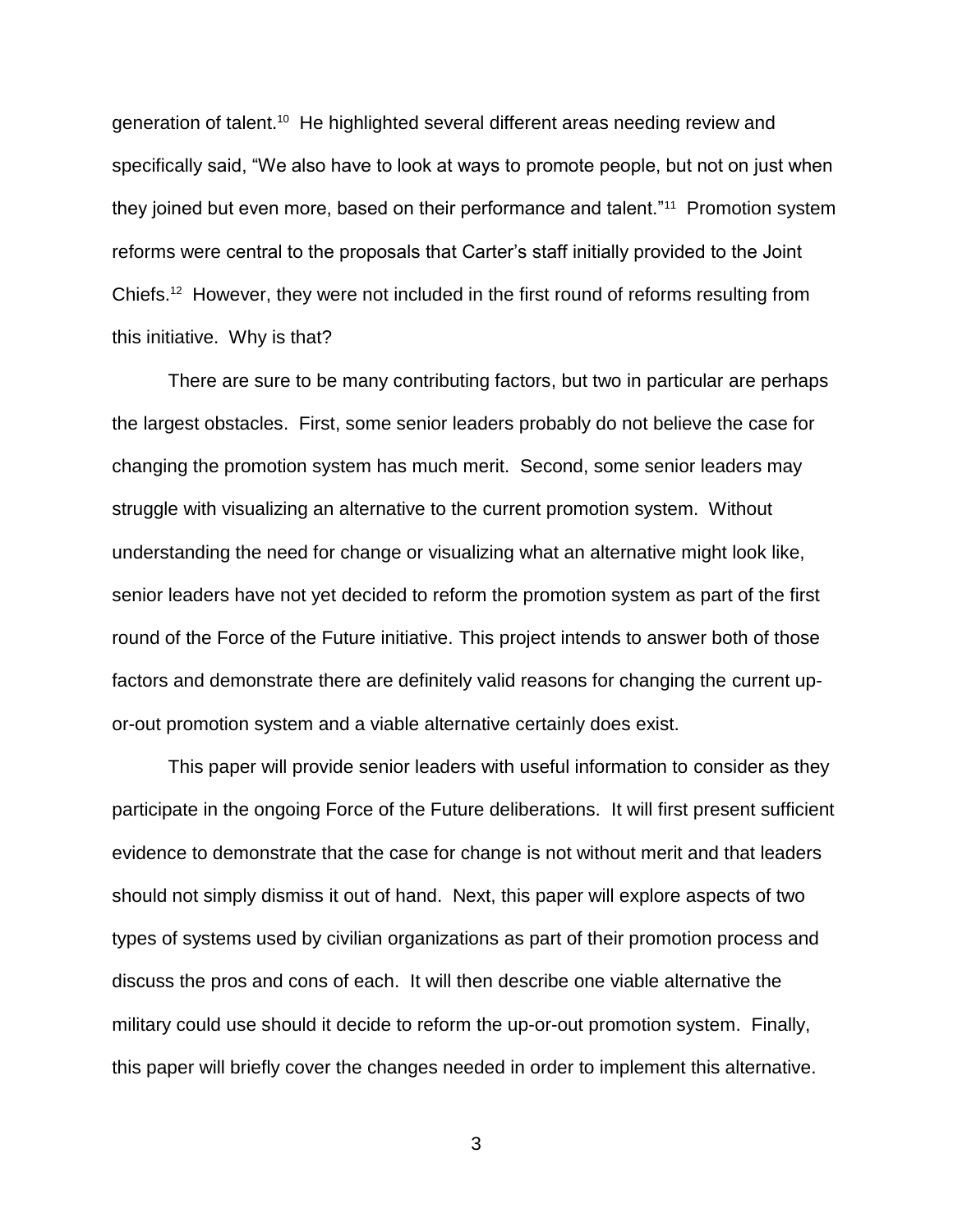In order to meet certain academic requirements, this paper will limit the scope of its review in a couple different ways.

First, this paper only focuses on the officer promotion system. While many of the factors discussed may also apply to enlisted promotions, their analysis and application would require additional study. Second, it is important to note that this paper is not arguing whether the up-or-out promotion system is capable of meeting the future personnel needs of the military. The overall personnel management system is extremely complex with far too many components to consider in one paper. The Force of the Future initiative is reviewing the entire system, to include assignment policies, compensation practices, lateral entry possibilities, and expanding on- and off-ramps for service (e.g. – sabbaticals and easier transfers between active duty and reserve components). It is entirely possible that changes in some of these other areas would produce the desired result without having to make any changes to the up-or-out promotion system. However, if senior leaders do change the promotion system, it will be because they believe the changes will address an identified problem.

Ironically, the DoD has not actually made a case that it even has a problem that needs to be addressed. The central premise of those advocating for reform of the upor-out system is that it forces good people to leave. However, according to Mark Cancian, a retired Marine colonel working at the Center for Strategic & International Studies, "…the standard personnel metrics about intelligence and test scores…all look pretty good…retention looks pretty good…there's no evidence that the people who stayed in were any worse than the people who got out."<sup>13</sup> Furthermore, retired Army Lieutenant General David Barno and his colleague Dr. Nora Bensahel claim, "The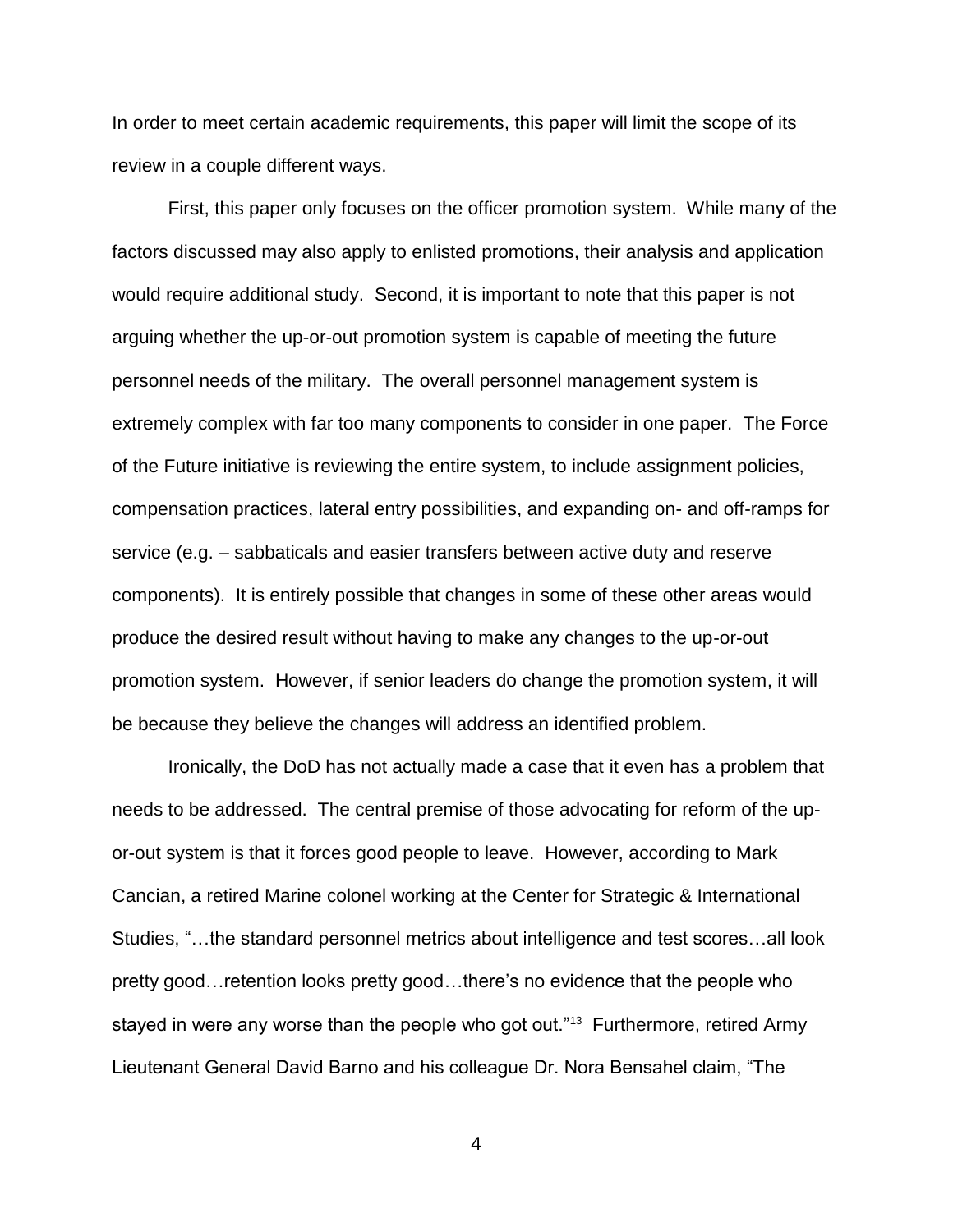military does not even attempt to measure the 'quality' – by any definition – of those that are leaving, or have already gone."<sup>14</sup> They continue, "Senior service leaders, personnel managers,…who are concerned that the best talent is leaving the force, have no choice but to rely on anecdotes to sniff out trends."<sup>15</sup> According to Tim Kane, one of the loudest advocates for personnel system reform, "The only reason the 'bureaucratic concrete' has outlasted reformers dating back to the Gates Commission in 1970 is by denying a problem…No data means no problem."<sup>16</sup> Of course, the lack of data does not necessarily mean the DoD does not have a problem. It just means the DoD has failed to examine whether a problem exists.

This failure partly stems from a lack of critical thought on the issue. The previous Chairman of the Joint Chiefs of Staff claimed the military's "…most important advancements will come through innovations in…personnel management…" 17 However, such innovations will never be possible with an unflinching adherence to a forty-year-old system. "One senior defense official acknowledged the significant resistance from some pockets of the military: '…You're changing something that's been around for 75 years…and you don't abandon things that seem to have worked for you in some way, unless you have a compelling case about the need for change.""<sup>18</sup> As Dan Grazier from the Project On Government Oversight puts it, "And why shouldn't they believe the system is fine the way it is? It worked for them." This is a type of "confirmation trap…a condition in which people tend to seek confirmatory information for what they think is true and either fail to search for, or discard, inconsistent and disconfirming evidence."<sup>19</sup> If senior leaders thought critically about the up-or-out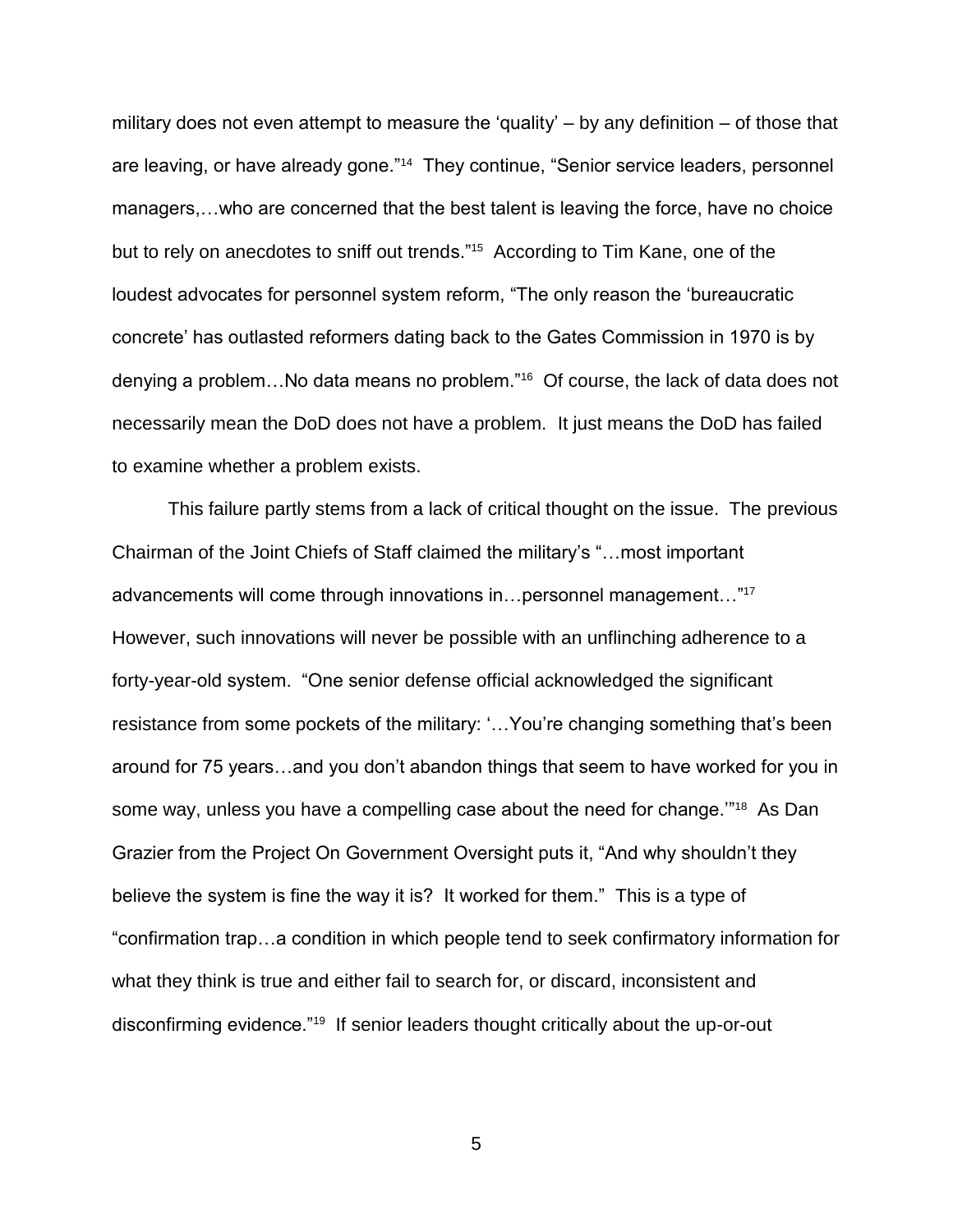promotion system, they would find there actually are valid concerns that could provide an impetus for change.

The first valid concern is the changing environment. A 2014 article in the Journal of Business Studies Quarterly points out that 20th century workplace managers focused their efforts on labor and capital; whereas in today's economy, 50% of the domestic product of developed economies is now knowledge based.<sup>20</sup> This shift "led organizations to develop a highly integrated approach to talent management as a necessity to ensure productivity, profitability, and sustainable growth over time."<sup>21</sup> It is not clear the military has this same awareness. According to David Segal, a University of Maryland sociology professor researching military manpower and demographics, "When [the DoD] went to the all-volunteer force in 1973, they just had very little idea of the kind of force they would need 40 years later. They thought they would be competing with McDonald's and Denny's for workers. That is not the case now. For these high-tech skills, they're competing with colleges and Google."<sup>22</sup> The military's need for these high-tech skills is growing. For example, a destroyer-size ship in the 1970's had 300 sailors, ten percent of which required highly technical skills. A similarly tasked ship planned for 2020 will operate with 100 sailors, but up to three-quarters will now need those advanced skills.<sup>23</sup> Such a changing environment is raising the stakes in the search for talent.

This fierce competition for talent is the second valid concern. That same Journal of Business Studies Quarterly article suggests, "…there has become a shortage of talent in the workforce and that companies will have to actively wage war for talent in order to get the right people with the right skills into their organizations."<sup>24</sup> The military is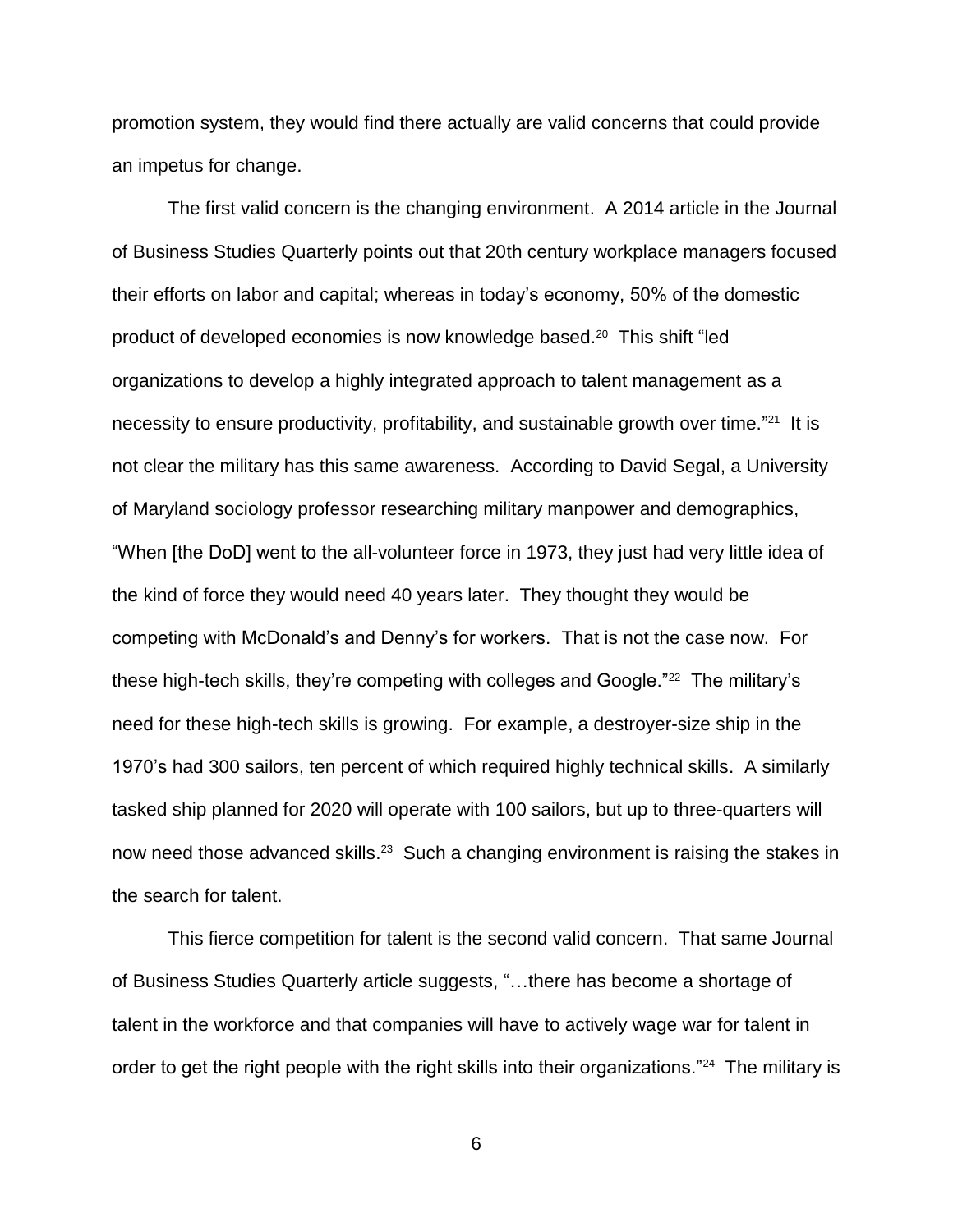already fighting that war for talent with one hand tied behind its back. Basic entrance requirements immediately whittle down the available pool of talent; only 17% of the youth population is available and qualify to join without a waiver.<sup>25</sup> Although the services continue to meet their annual recruiting goals, the margins are narrowing. According to budget materials submitted to Congress in February, Army recruiters will face "significant challenges due to lower entry pools and a more competitive recruiting environment."<sup>26</sup> There are also minor indicators that the military is losing top talent to outside competitors. "According to the Department of Defense, only a half of 1 percent of officers entering the military last year hailed from the top 20 U.S. colleges and universities  $-$  a percentage that is half that of just 20 years ago." $27$  This fierce competition for talent should make talent management principles paramount. However, that may not be the case.

The lack of adherence to sound talent management principles is the third valid concern. "The concept of talent management is grounded on developing an employee in order to find and reveal his or her potential."<sup>28</sup> An individual's true potential may lie in project management and not in senior leadership. However, the military routinely discards those it does not promote, despite their value to the organization. Big accounting firms also use an up-or-out system, but according to an article in The Economist, they "are starting to recognize that an overly aggressive 'up or out' approach is a risky strategy when skills and bright people are in short supply. 'Not everyone will be a senior partner...but they can still be extremely valuable to the firm."<sup>29</sup> One of the large accounting firms mentioned in that article also highlighted the astronomical cost of turnover. According to the firm's managing director of human resources, "…every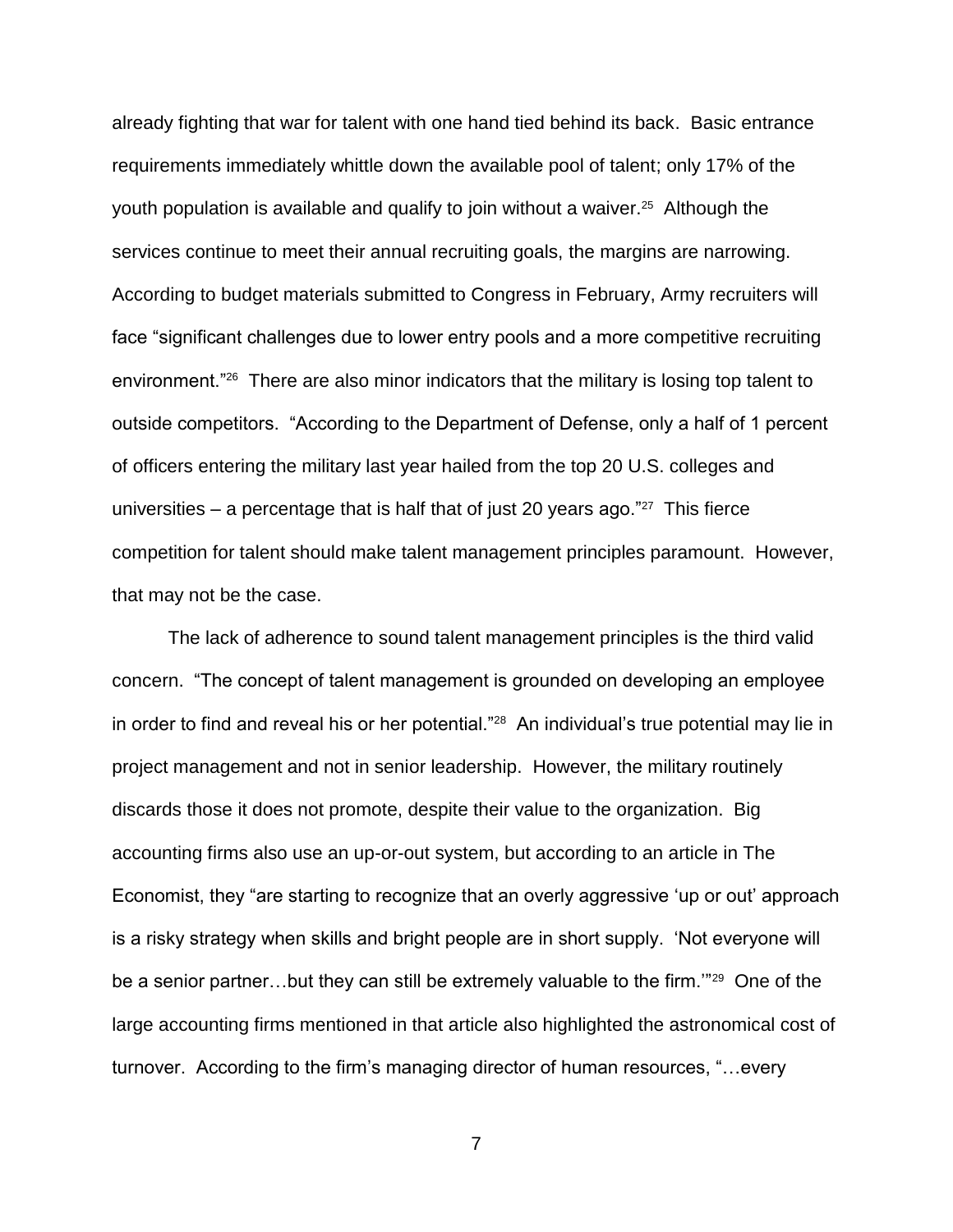percentage-point drop in annual turnover rates equates to a saving of \$400M-500M."<sup>30</sup> Were the military to revamp its up-or-out policy, it may discover equally significant savings in initial education and training dollars alone. As the Acting Under Secretary of Defense for Personnel and Readiness said, "We should stop thinking about our people as a cost center, but rather as a profit center…They're not an expense, they're an investment."<sup>31</sup> Sound talent management principles require the development, not the divestiture, of organizational investments. This aspect has been central to complaints about the up-or-out promotion system.

The robust history of such criticisms is the fourth valid concern. How many smart, experienced people need to criticize the up-or-out system before the military even begins to consider that there might be an issue? One of the earliest critiques came from former Secretary of Defense Thomas Gates, Chairman of the Commission in 1970 that recommended the all-volunteer force, who warned that the up-or-out promotion system was in need of reform. 32 It has been 46 years and nothing has changed, despite the fact that at least three out of the five previous defense secretaries also called for such reforms.<sup>33</sup> In the past 12 years, organizations like CNA, the RAND Corporation, the Center for a New American Security, and the Center for Strategic and International Studies have published no less than eight separate reports or studies on this problem. However, senior leaders do not even need to look outside the military for commentary on this issue. The previous 12 years have also seen no fewer than seven relevant research projects submitted by field grade officers attending one of the various prestigious schools for professional military education. These officers were the brightest minds in their services, handpicked to spend a year thinking critically about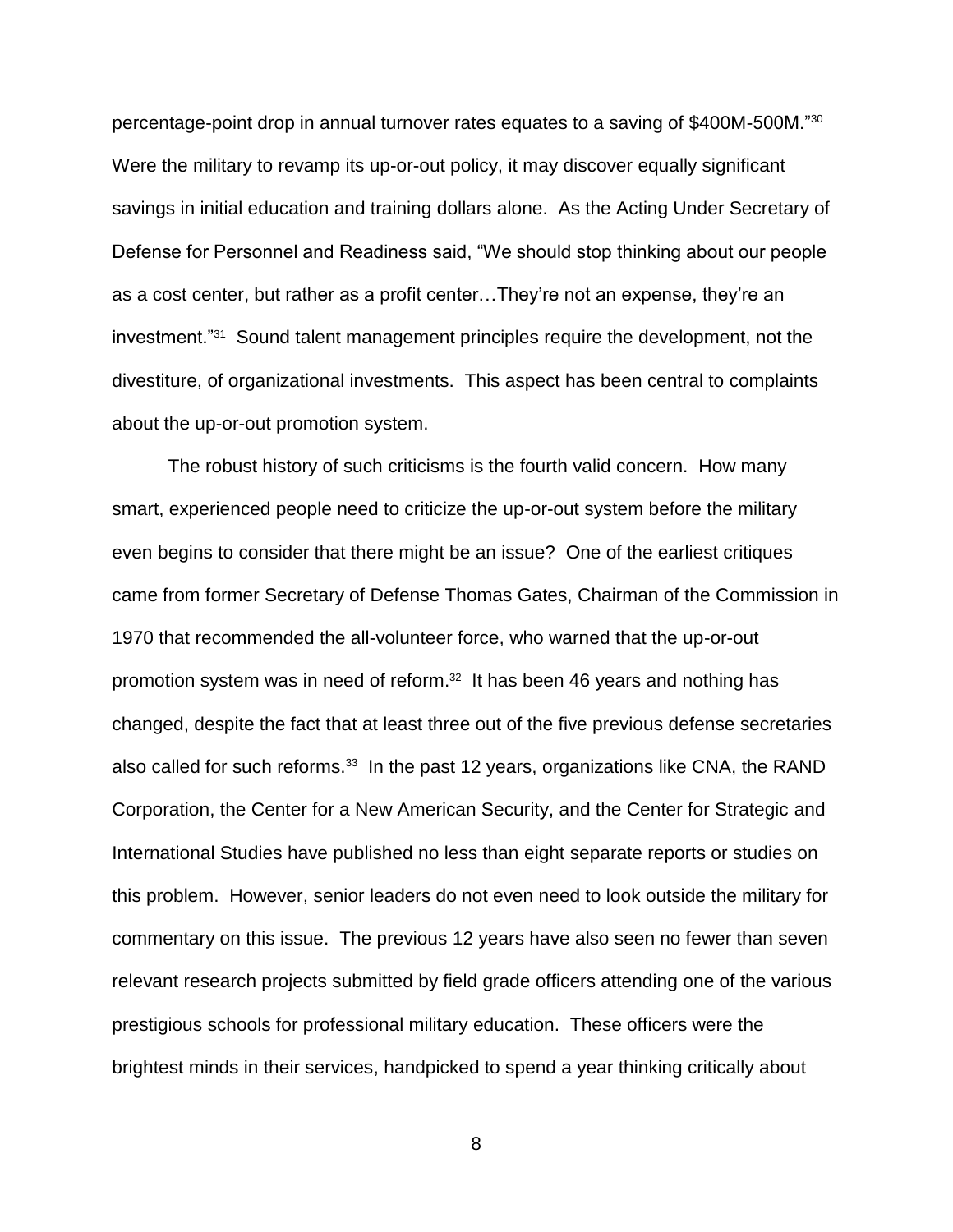issues of strategic importance. Senior leaders should at least consider what they had to say. Were they to do so and realize reforms were actually necessary, they should then review aspects of at least two types of systems used by civilian organizations as part of their promotion processes.

The first is the system used by the federal government for the promotion of its civil service employees. Richard Cozby describes this system in a strategy research project for his Defense Acquisition University Senior Service College Fellowship:

In the civilian system, promotions are generally accomplished as a result of an individual employee's ability and desire to compete for a vacant position at a higher level. If the employee successfully competes, then the promotion is granted and the employee is considered to be competent at that level unless he or she proves otherwise…The promotion decision is made by the hiring authority at the local organization, with fitness for the particular job at hand and relative merit to the available competition being the primary determinants of the hiring and promotion decision.<sup>34</sup>

One aspect not mentioned in this description is that there is no "out" consequence for not moving "up." For the most part, employees may remain in their current position until retirement. Obviously, adopting this system would be a drastic change for the military.

However, this is not the first time someone has suggested it. Lieutenant

Commander Ben Kohlmann, one of the founding members of the Chief of Naval

Operations' Rapid Innovation Cell said, "In my ideal world, you have billets tied to ranks,

and you interview for billets...If you get selected, you're spot-promoted."<sup>35</sup> Tim Kane

believes, "The military should get rid of its strict seniority rules, making it possible for

talented young officers to apply for challenging senior posts. There is nothing wrong, he

says, with a colonel of 31 supervising a major who is 42."<sup>36</sup> In one of their reports, the

RAND Corporation even suggested, "... officers could be allowed to choose when they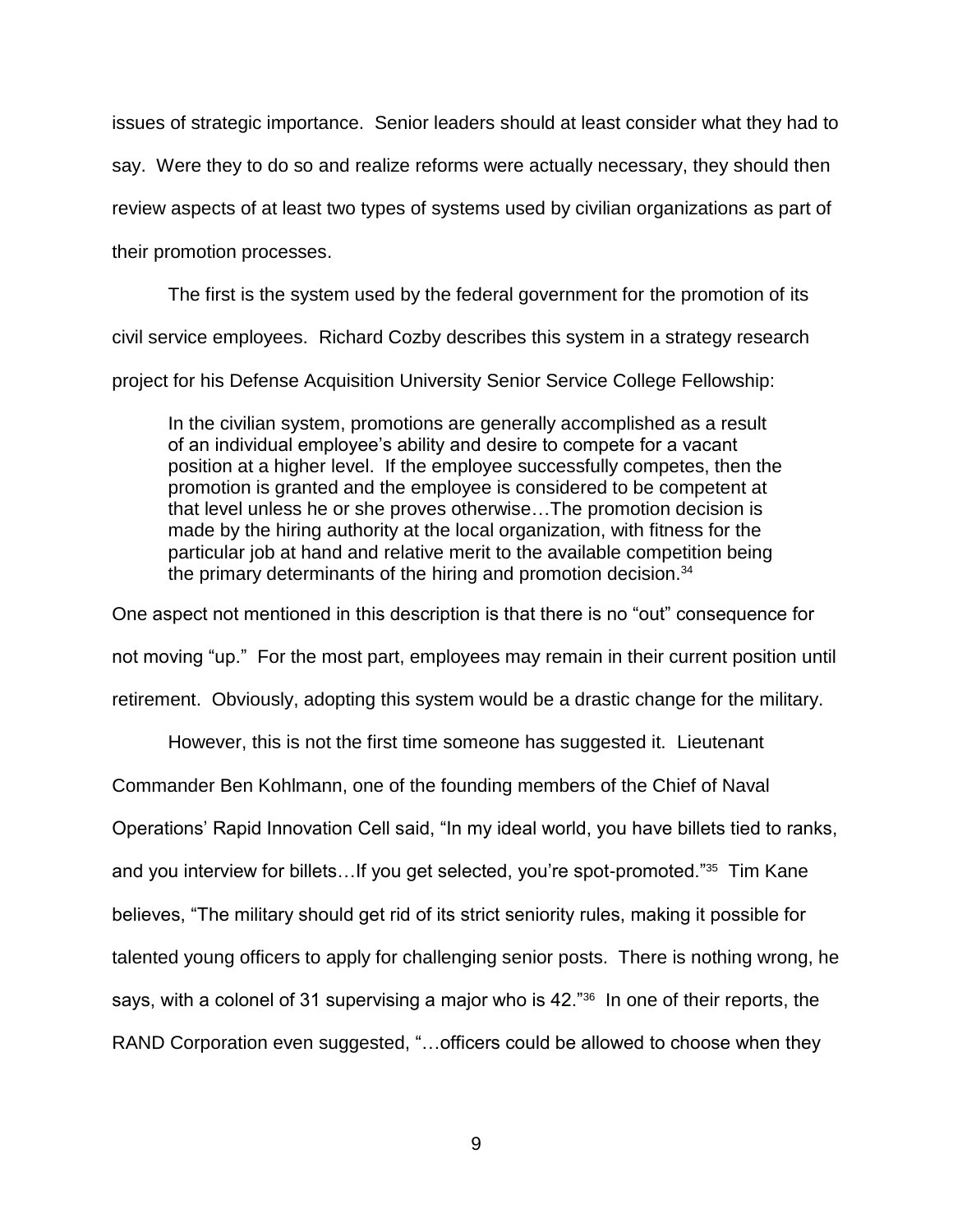are considered for promotion within time-in-grade milestones and other constraints set by the services."<sup>37</sup> As with any option, there are always pros and cons to consider.

There definitely are positive aspects of this type of a promotion system. It would help shift the promotion process away from a time-based, "box-checking" system towards more of a time-neutral, competency-based system. If the system would not force them to compete for promotion within set timelines, officers would have the time to gain the development they felt was necessary for the specific types of advancement they most desired. Additionally, the subsequent elimination of centralized promotion boards would lead to administrative workload and force structure reductions. Perhaps most significantly, this option is somewhat similar to a Force of the Future policy change Secretary Carter has already approved: increasing flexibility in matching troops to assignments by creating a high-tech personnel management system in a format similar to Monster.com.<sup>38</sup> However, not everything about this option is positive.

There are also negative aspects of this type of a promotion system. Removing all forcing functions used to keep officers moving would clog the system. Such a clog would significantly reduce promotion rates and decrease the experiential development opportunities needed to provide officers with desired competencies. The civilian hiring and promotion process can also be time-intensive. While the current military process negotiates differences in assignment report dates in terms of days or weeks, it is common for civilian vacancies to go unfilled for a matter of months. Finally, the lack of centralization would increase the perception that the promotion process would be susceptible to favoritism. Anecdotes abound regarding local civilian hiring authorities who selected someone they knew over a more qualified candidate. The veracity of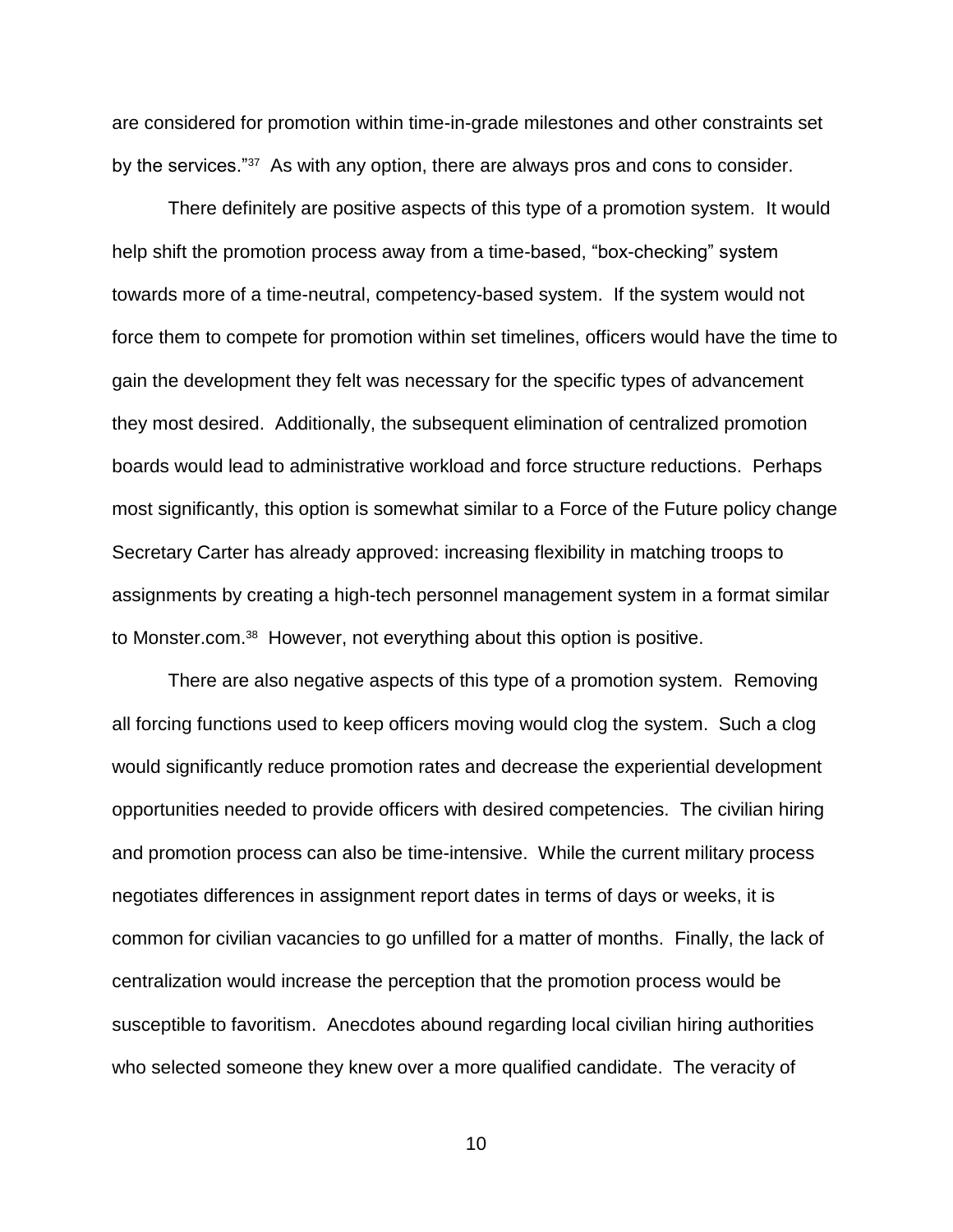these tales is of less importance than the fact that they persist. Of course, the federal government's civil service promotion system is not the only option.

A second type of system used by civilian organizations in their promotion process is the forced ranking system. According to the Wall Street Journal, "The method, sometimes called 'rank and yank,' was pioneered by Jack Welch when he ran General Electric Co. from 1981 to 2001, and was rapidly adopted by other firms. Today, an estimated 60% of Fortune 500 firms still use some form of the ranking..."<sup>39</sup> An article in the SAM Advanced Management Journal describes this system:

Forced ranking is a differentiation process where managers are required to evaluate an employee's performance, based on predetermined categories, against other employees in the department or peer group. These employee performance rankings are then applied to a bell curve. Those that rank at the bottom of the curve, usually the bottom 10%, are either put on probation, coached to improve performance, or terminated. Those at the head of the curve, usually the top 20%, are generously rewarded for their performance.<sup>40</sup>

While not a promotion system in and of itself, it is clear that this method must play a key role in the systems these companies use for promotion and retention decisions, similar to 'up-or-out'. Of course, this method is also subject to both praise and criticism.

There are definitely benefits to using this method. First, "Proponents of forced ranking say that it fosters meritocracy."<sup>41</sup> Management defines core values, measures employees against those values, and ranks them according to their performance. Second, this method forces managers to be honest with employees and evaluate them based on performance.<sup>42</sup> "Without forced ranking, managers are tempted to be too kind and not confront performance problems."<sup>43</sup> Finally, "...forced ranking leads the

company to operationalize core corporate values because those values should be the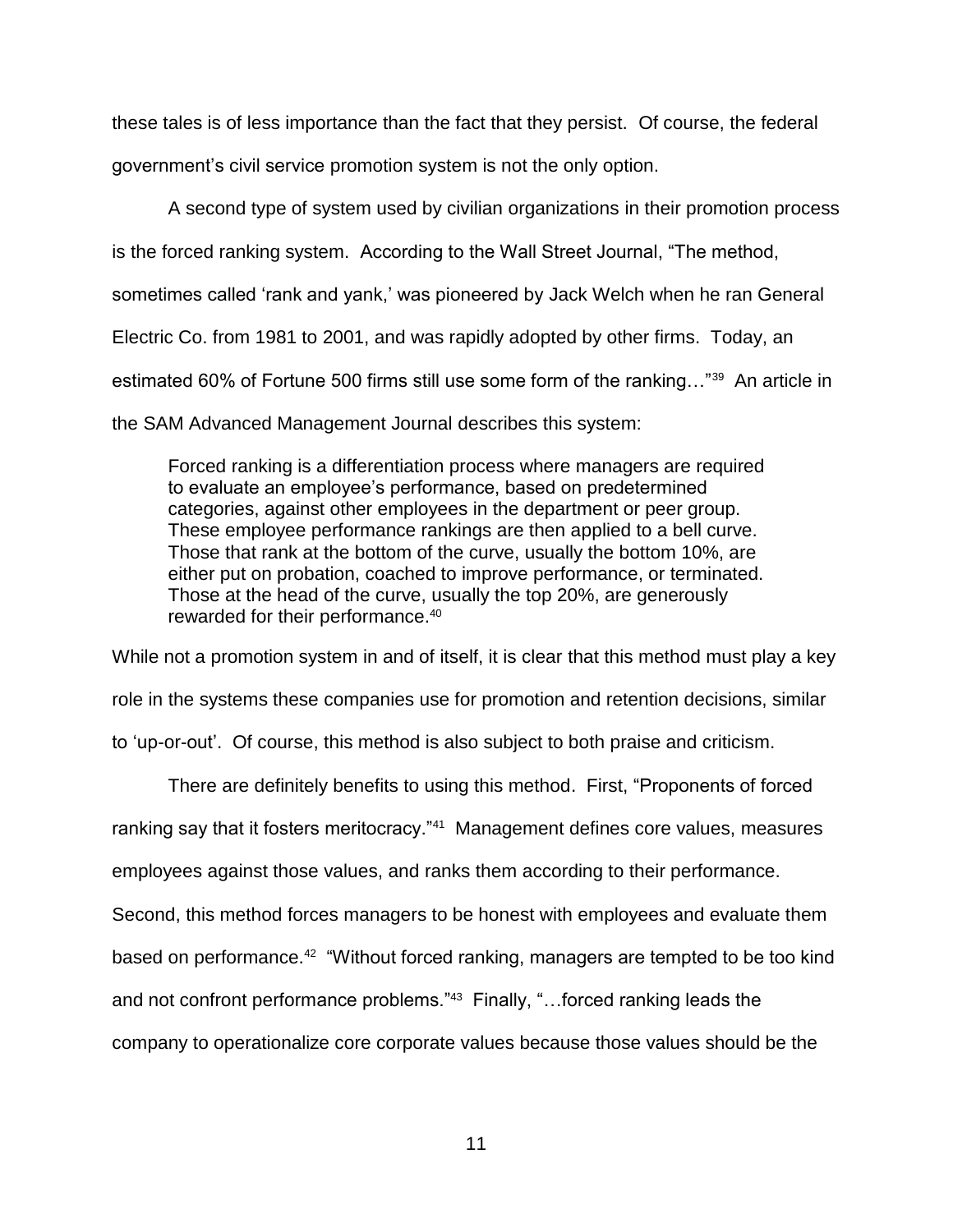basis for the categories employees are evaluated against."<sup>44</sup> However, this method is not without its drawbacks.

Forced ranking can also have a negative effect. "Critics…say that it demoralizes workers and fosters backstabbing and favoritism."<sup>45</sup> A recent study by The Novations Group, Inc., "…found that almost 44% of respondents felt morale was negatively affected…because individuals are constantly concerned about their place in the team."<sup>46</sup> Additionally, "…because the system ranks individuals against each other, forced ranking creates a deterrent to teamwork."<sup>47</sup> According to a 2007 study published in the journal titled Organizational Behavior and Human Decisional Processes, "…employees' concern for task performance is trumped when rank performance (concern for being passed by a peer in ranking) is at risk."<sup>48</sup> Because of this, the percentage of all companies using this method is actually decreasing, down to only 14% in 2011.<sup>49</sup> They are tired of the time-consuming paperwork and frustration and they do not believe the time, money, and effort spent on this method actually improved employee performance.<sup>50</sup> With this context, the question becomes, "How applicable or useful would this method be in the military?"

In reality, the military already conducts forced rankings, to some degree. Whether it is the forced distribution included in Army officer evaluation reports, or the prevalence of stratifications in the narratives of Air Force officer performance reports, military leaders routinely compare the performance of their officers. Furthermore, promotion boards annually compare the performance of officer peer groups, ranking them from "1 to n." The difference is that neither of these two examples involves specifically identifying officers in the "bottom" percentages. There are rare occasions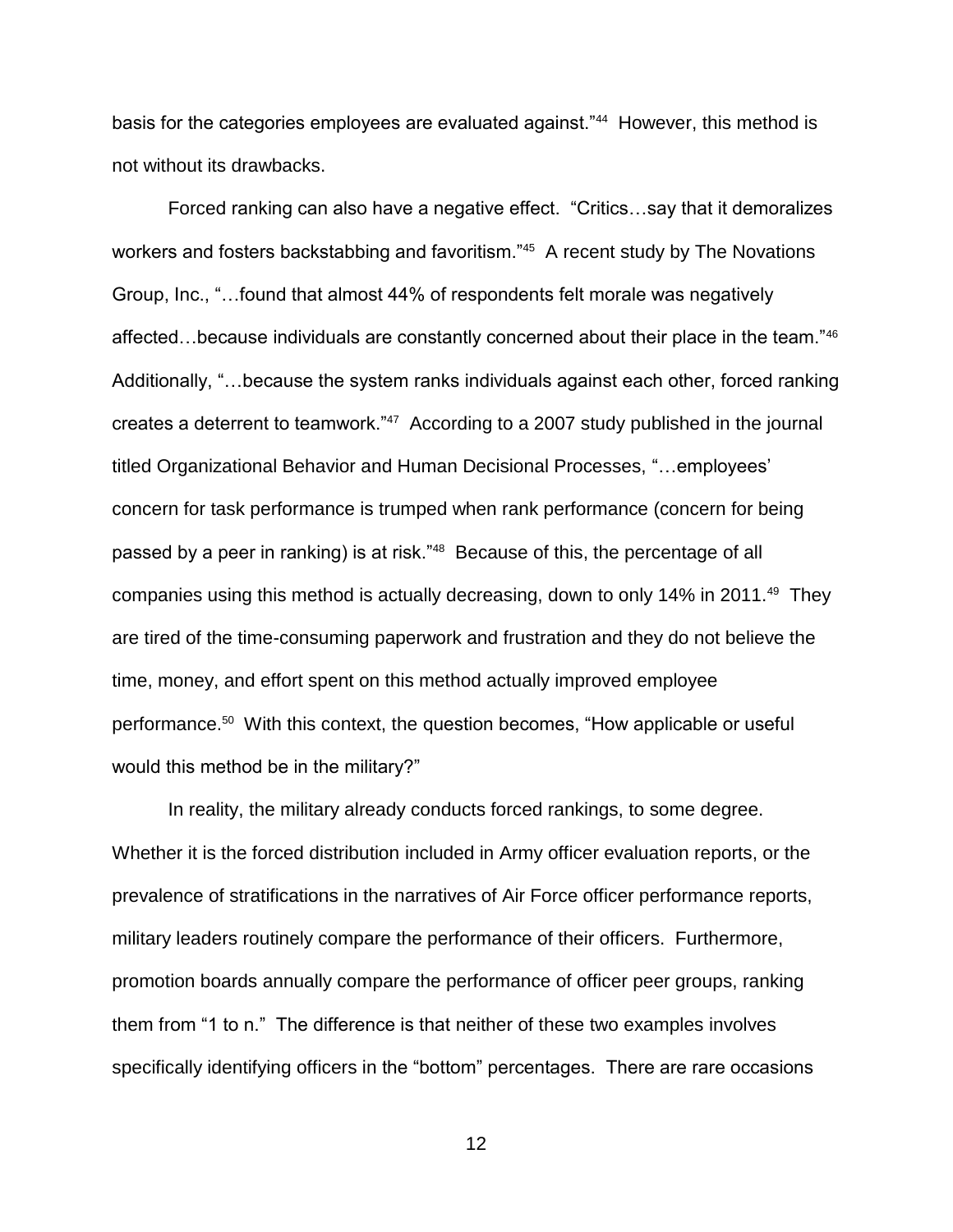when the military will conduct a forced ranking for the sole purpose of identifying officers at the bottom; one example would be a board held to conduct a reduction in force. However, the military does not combine the processes of identifying both the top and bottom percentages into a single event. Of course, the forced ranking method and the civil service promotion system are only two of the many possible options that leadership should consider.

However, the intent of this project is not to analyze all possible options. There are far too many alternatives to cover in one paper. Nor is the intent to suggest one particular option is the "best" choice. Doing so would require a set of criteria for use in evaluating the alternatives. Only the DoD can develop such criteria and it must do so in concert with the other aspects of the personnel management system in order to achieve the desired effect(s). The Office of the Secretary of Defense has a team of very smart people currently examining this issue to do just that. The goal of this paper, rather, is to provide senior leaders with a single, viable alternative to the up-or-out promotion system that they can consider as part of any discussions to reform the officer personnel management system.

As a complementary piece of the overall personnel management system, the basic design of any promotion system must account for two fundamental concepts: windows and ceilings. The term "windows" describes the bounded timeframe in which an officer is eligible for promotion to the next level. The term "ceilings" describes the various restrictions that serve as barriers to continued service in the military, including those regarding age and time in service. Windows and ceilings are two valves that are essential to regulating the flow of officers through and out of the system. Determining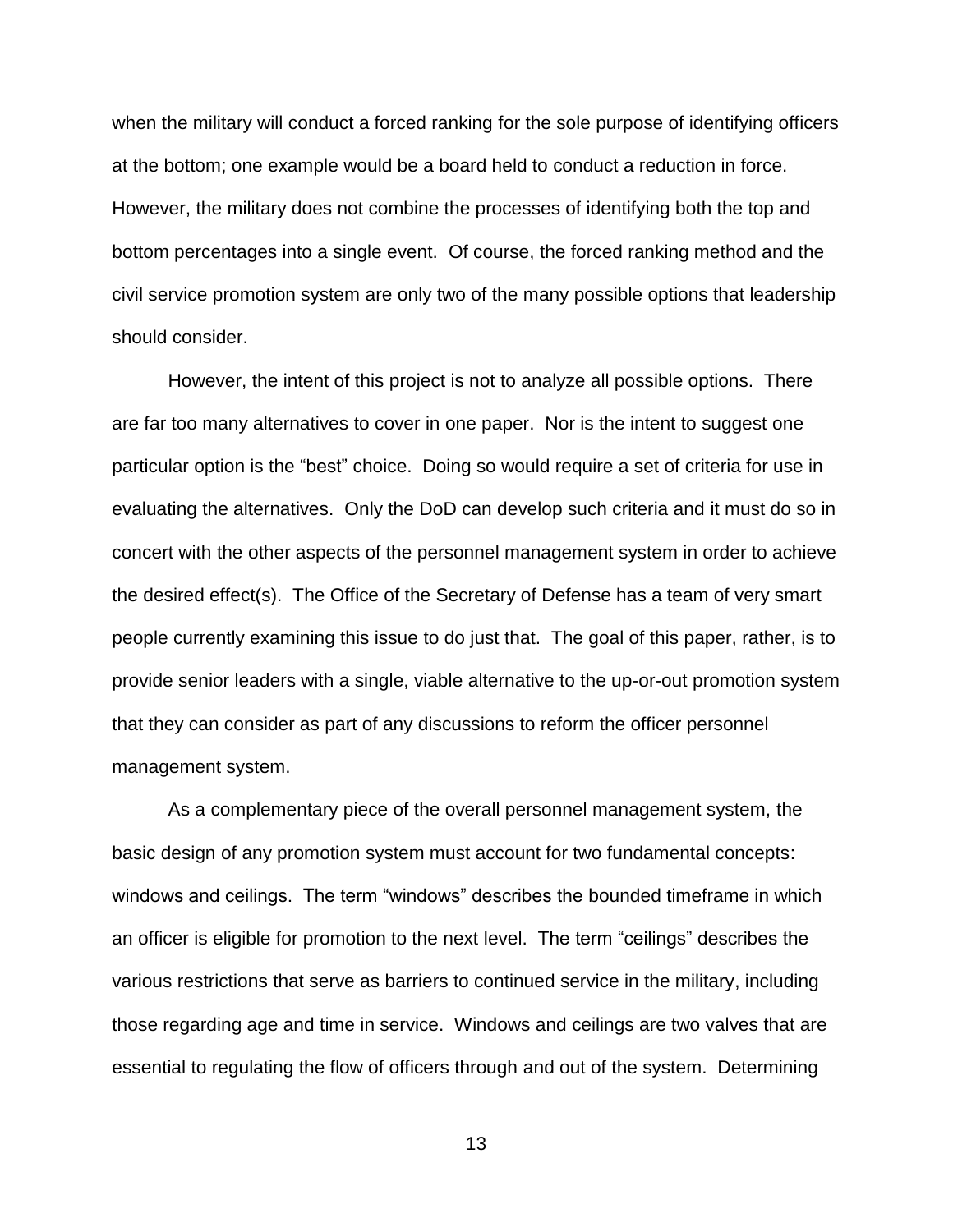their proper placement within a career timeline involves carefully considering the relationship between factors such as tour lengths, the number of tours required at each level, and overall career length. More specifically, military personnel strategists should be cognizant of the overarching philosophies that drive tour lengths, the number of tours, and career length, and then place the windows and ceilings at the requisite career points in order to regulate the flow of officers in a manner that achieves the goals of those philosophies. The fundamental question then becomes, "What are these philosophies?"

The three philosophies driving the current system are timelines, promotability, and generalization. Current law and policy have prescribed very rigid windows for promotion. Officers' dates of entry into the military are what set the timelines associated with these windows. Congress and the DoD put ceilings in place based on these timelines and an officer's promotability. If the military does not promote an officer within the prescribed window, that officer hits a ceiling and the military forces him or her to leave the service. These timeline and promotability concepts are what drive generalization. When officers have the same windows and ceilings, they "…often hew to a very narrow career path to ensure they complete all tasks and assignments deemed desirable by a promotion board."<sup>51</sup> Any officer stepping off this path to seek specialization risks not being promoted, as there is very little, if any, time available to do anything different and still complete the other tasks valued for promotion prior to his or her window. These three philosophies have been the focus of most of the available literature on officer personnel management and the up-or-out promotion system, in particular. A review of this literature reveals a recurring theme: the three philosophies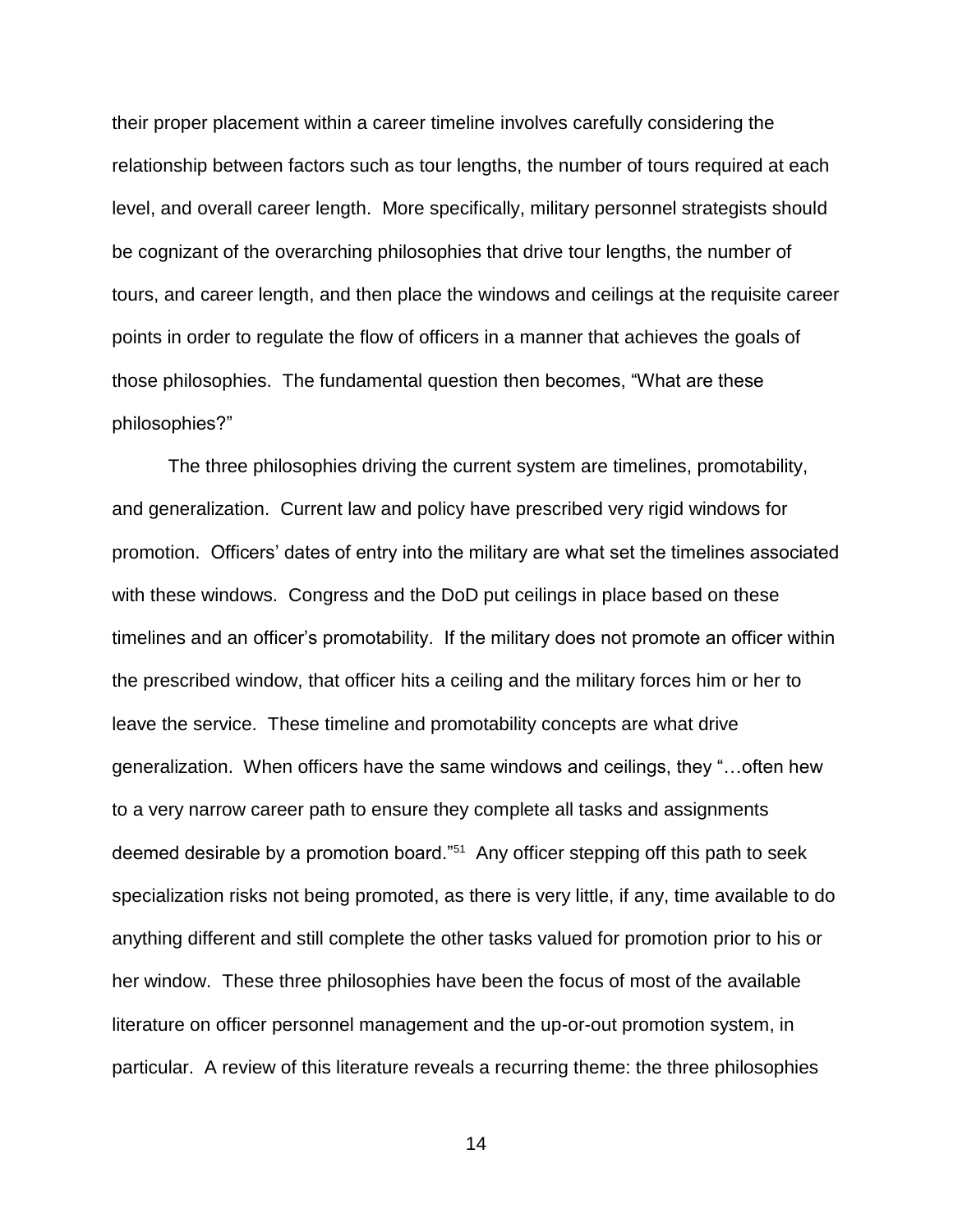that should drive such a system are competencies, employability, and specialization. These three philosophies should form the basis for designing a viable alternative to the up-or-out promotion system

The first step in designing a viable alternative to the up-or-out promotion system is shifting the philosophical focus of promotion windows from timelines to competencies. Competencies are widely defined as sets of knowledge, skills, and abilities. The Center for Strategic and International Studies suggests that determining the windows for promotion eligibility based on competencies will relax time constraints and "…allow for more varied experiences, resulting in a more robust and flexible officer corps."<sup>52</sup> According to RAND, "The services and service communities would determine the experiences that would lead to promotion eligibility; presumably, those criteria would reflect current career guidelines."<sup>53</sup> Similar to the civil service promotion system, this approach would ensure the military only considers officers for promotion after they meet the basic qualifications of the next level. Such a system would also ensure determinations regarding tour lengths and the number of tours an officer should have at each level would center on the officer's deliberate development and not on arbitrary timelines. Eliminating this timeline focus also affects the application of ceilings in a revised promotion system.

Shifting the philosophical focus of ceilings from promotability to employability is the second step in designing a viable alternative to the up-or-out promotion system. "Supporters argue that up-or-out weeds out antiquated or substandard officers, while others counter that it wastes the accumulated expertise of senior officers and reduces the overall experience level of the officer corps."<sup>54</sup> While up-or-out does weed out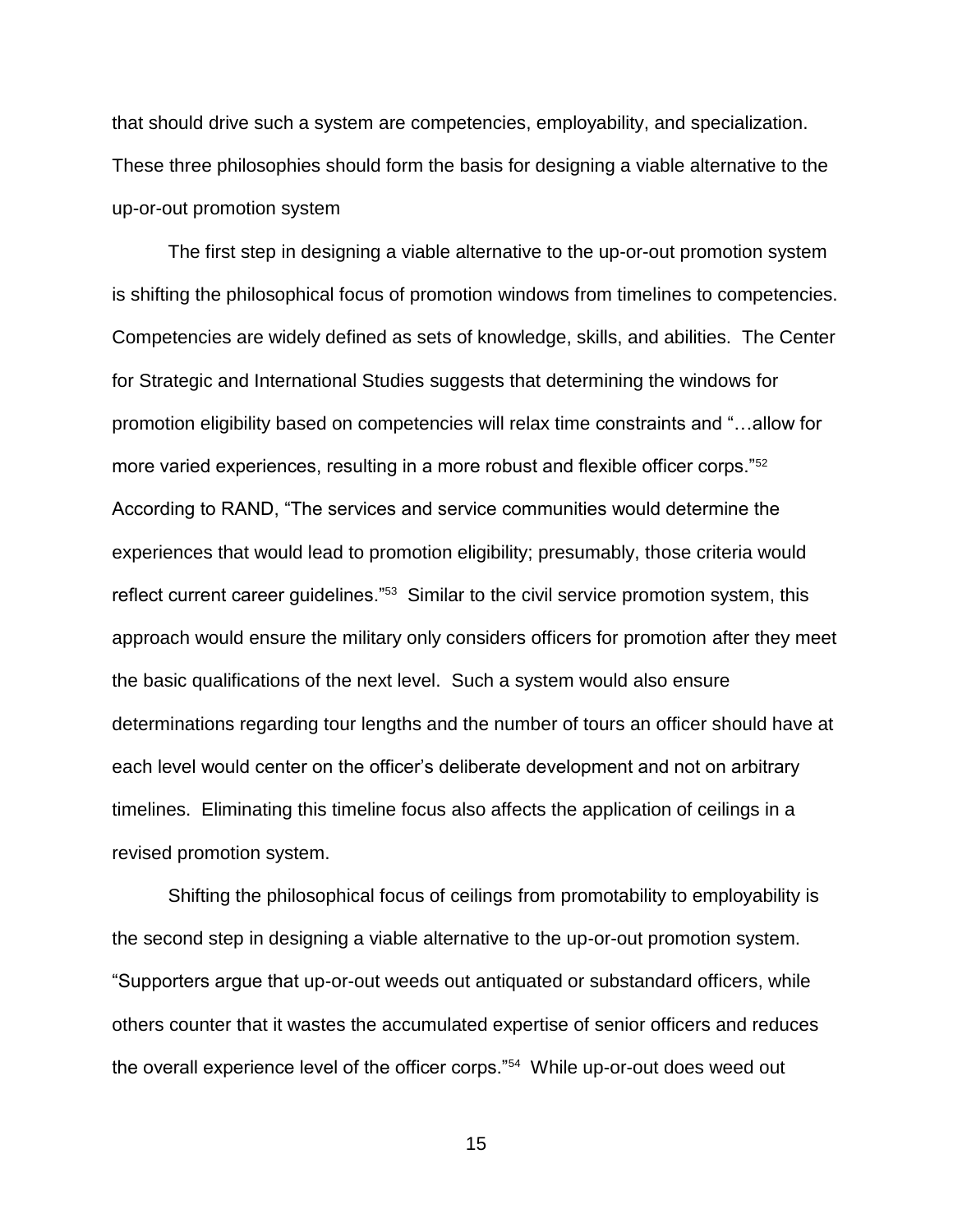nonperforming officers, it also applies to fully qualified officers demonstrating satisfactory performance who the military is unable to promote.<sup>55</sup> Adopting the system advocated by RAND, one that emphasizes "…employability rather than promotability as the criterion for continued service," would address both concerns.<sup>56</sup> The military could accomplish this by modifying the promotion board process to include some of the concepts of the forced ranking system. Instead of merely identifying those selected for promotion, services would use the scoring process to place officers into three categories: promote, retain, or separate. $57$  Such a system would ensure the military retains valuable officers rather than discards them when it fails to promote them. The concept of employability also relates to specialization.

Slightly decreasing the focus on generalization by facilitating an increase in specialization is the final step in designing a viable alternative to the up-or-out promotion system. The experts at the Center for a New American Security believe that "trying to make every officer a jack-of-all-trades means that every officer will be a master of none."<sup>58</sup> They propose enabling more specialization by developing "…an appropriate balanced distribution of talents across required knowledge areas within segments of the services' officers through more differentiated career paths."<sup>59</sup> Modest levels of differentiation will already result from the increased time available for development that is inherent in a competency-based promotion system. However, true specialization will require "…rethinking the balance between the need for specialists and generalists at different ranks and the specific responsibilities and requirements of generals, field-grade officers, and company-grade officers."<sup>60</sup> Retired Army Lieutenant General David Barno and his colleague Dr. Nora Bensahel recommend establishing an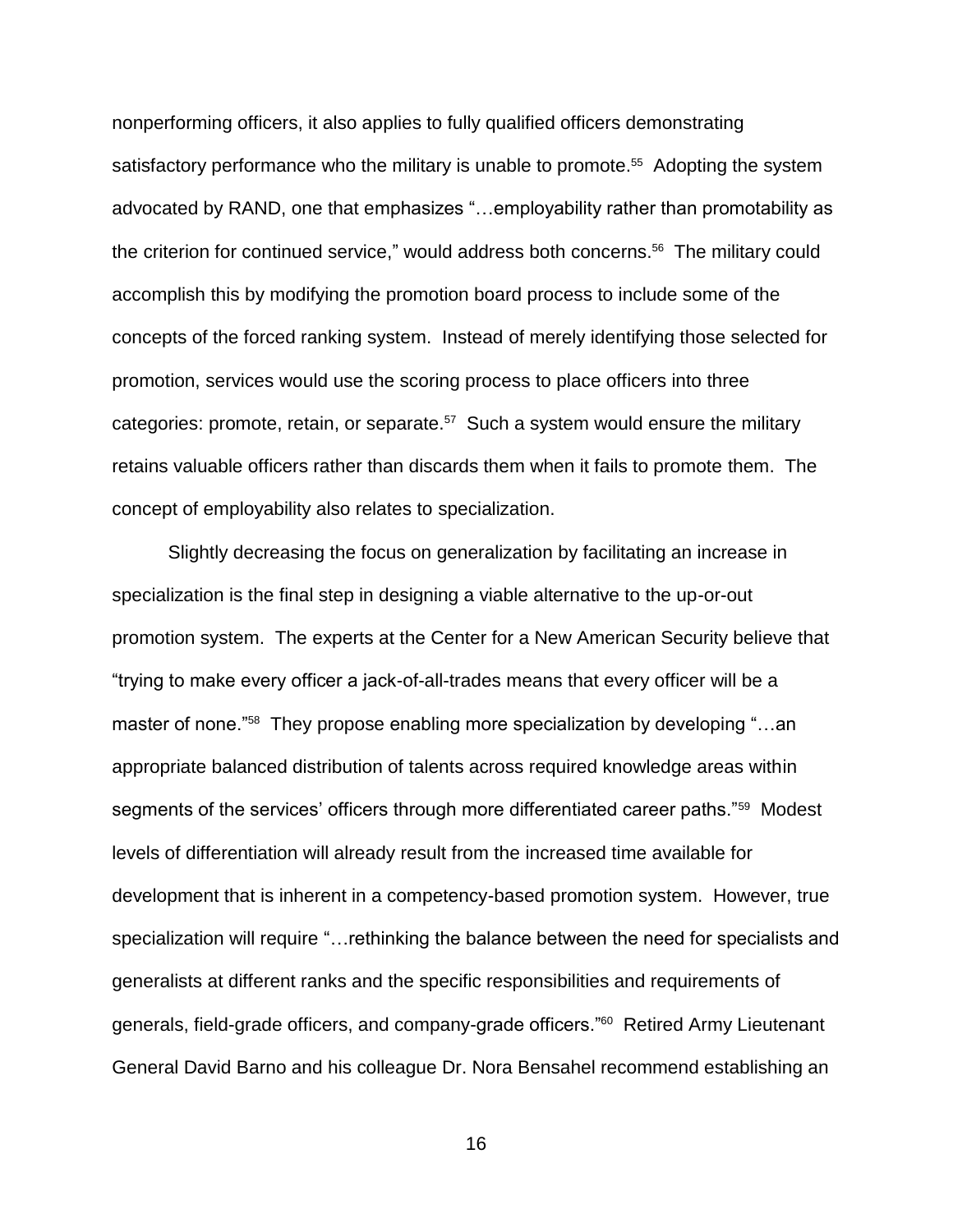enterprise career track that allows officers to develop an unparalleled depth of experience through their careers and have viable promotion paths to the most senior positions in their functional area.<sup>61</sup> Shifting the philosophical focus of the system to competencies, employability, and specialization will create a viable alternative to the upor-out promotion system. However, such a significant shift will require several changes.

All three of these philosophical shifts will require a revision to the Defense Officer Personnel Management Act (DOPMA). According to a report by the Center for Strategic and International Studies, the service chiefs have too few authorities to provide longer, more flexible careers and the provisions they do have are limited Congressional exceptions that are insufficient to manage the increasingly diverse set of manpower needs.<sup>62</sup> A viable alternative to the up-or-out system would require changes to 10 U.S. Code, Part II, Chapters 32 and 36. These changes are necessary to adjust time-in-grade and time-in-service limitations, to adjust promotion zone definitions, and to revise the consequences for failure of selection for promotion. However, a viable alternative to the up-or-out system requires more than DOPMA revisions.

The DoD and the services would also need to revise their policies. Besides needing to update applicable regulations to reflect any DOPMA changes, the DoD would also need to amend DoD Instructions (DoDIs) 1320.12 and 1320.13 to align the promotion timing for each grade with the focus on competencies. However, the DoD and the services would also need to write or revise other policies to accommodate some of the practices associated with the shift in philosophies. Shifting the focus from timelines to competencies "will require examination of the competencies needed to generate organizational capabilities, an understanding of how those competencies are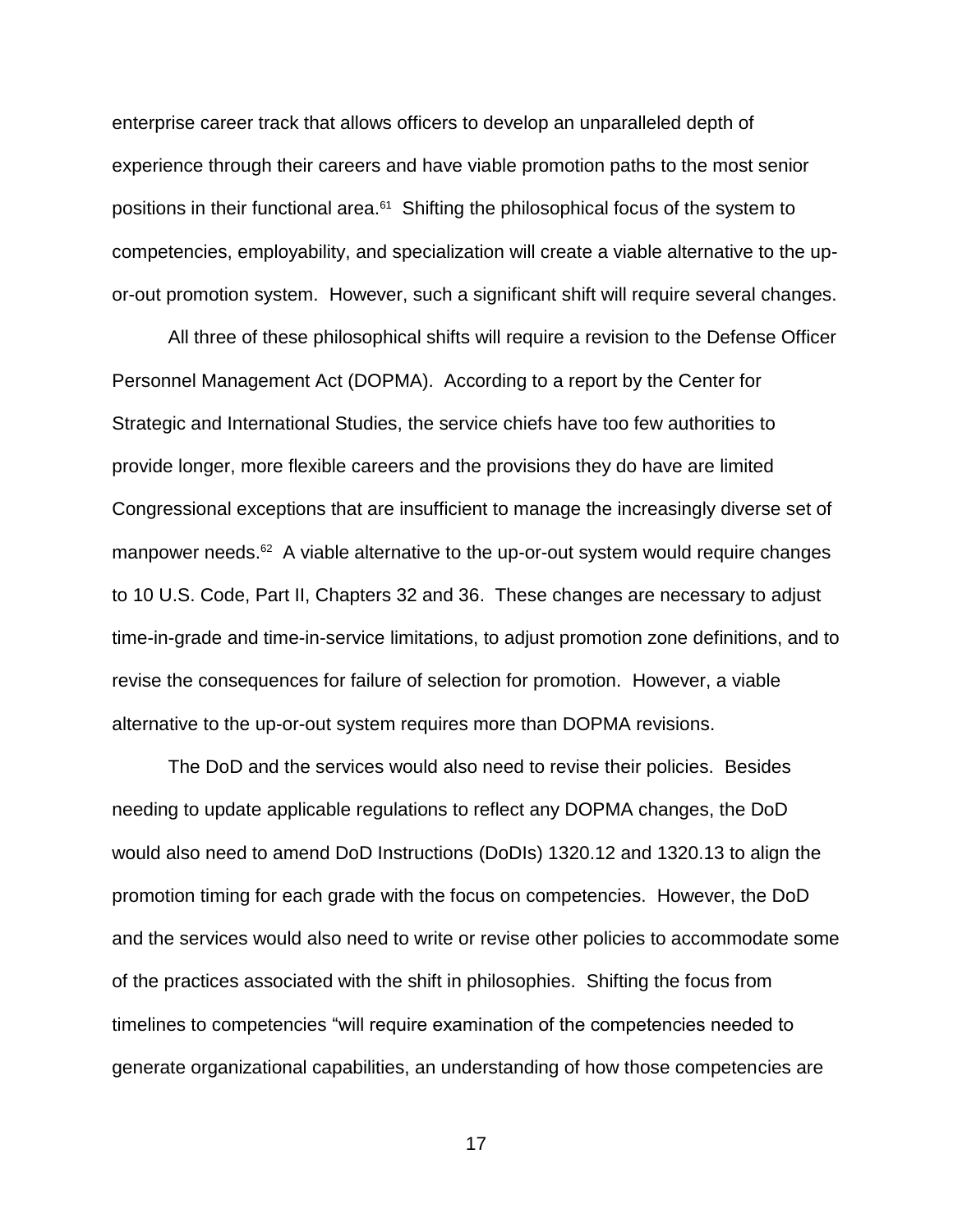developed and applied, and a design of career paths that balance developmental needs with other criteria, such as opportunity, incentives for performance, organizational stability, and so forth."<sup>63</sup> In order to shift the focus from promotability to employability, the services would need to identify the maximum percentage of officers that each board could retain, as the retained officers would affect future promotion rates. The services may even elect to restrict retention opportunities to only certain career fields, presumably either highly technical or low manned specialties. In order to shift from generalization to specialization, the services will need to identify career fields that could benefit from an enterprise track and then codify the associated career development and promotion paths. However, all of these DoD and service policy revisions are just the beginning. "Changing the system is a far bigger task than simply rewriting the law."<sup>64</sup>

Designing a viable alternative to the up-or-out promotion system will also affect other areas of human resource and talent management. As one example, RAND says, "…the redesign of career paths for some occupational communities will almost certainly require longer careers. Should that occur, officers will require additional incentives – financial and other – to commit to those longer careers. Longer careers could also result in fewer accessions to certain career fields and different service obligations in exchange for advanced civil schooling."<sup>65</sup> Increased specialization and the development of enterprise career tracks will likely force service secretaries to consider whether they need to revise their competitive categories for promotion. These are but a handful of the possible changes to the overall personnel management system that may be required. Yet, successfully implementing an alternative to the up-or-out promotion system will require changes in other areas, as well. "Creating and managing a more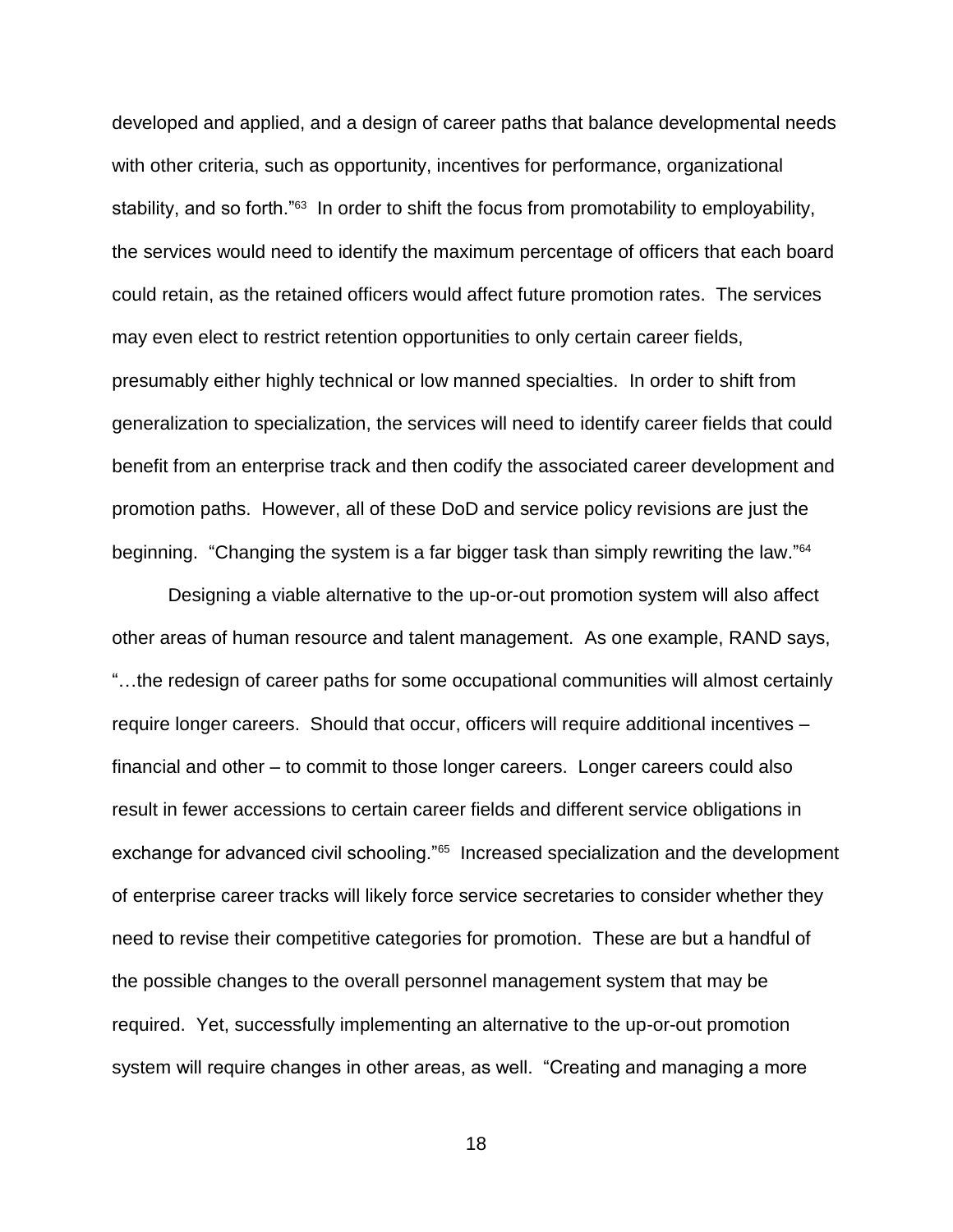flexible system requires not just changes to laws and policies but to practices based on military- and service-specific culture."<sup>66</sup>

Changing the military- and service-specific cultures will be the most difficult aspect of changing the up-or-out promotion system. Case in point is the Career Intermission Pilot Program. Approved in 2008, this program allows service members to take up to a 3-year break in service to pursue personal or professional goals and return with no impact to their careers. However, a recent Government Accountability Office report noted that the military culture was not always supportive, with some senior leaders thinking participants made family a priority over career advancement.<sup>67</sup> Similarly, military culture causes officers to think that an "…absence from the traditional career track will hurt their chances at promotion…" and "…an officer who takes a couple years off to get a business degree from Harvard is at a distinct disadvantage compared to an officer who takes a joint staff job at the Pentagon."<sup>68</sup> For this reason, RAND recommends a slow and progressive approach to implementing any changes to the upor-out promotion system: "A measured approach allows time for all the other variables – particularly service cultures – to adjust and allows services to design a system that works for them versus a one size fits all approach." Aside from the strategic difficulty in changing military culture, there are other drawbacks to implementing this alternative to the up-or-out promotion system.

According to the Center for Strategic and International Studies, a competencybased system "…will certainly increase the challenge of managing the officer corps…"<sup>69</sup> The first challenge services will face will be their ability to "…specify broad sets of knowledge, skills, and abilities commensurate with the responsibilities of each rank in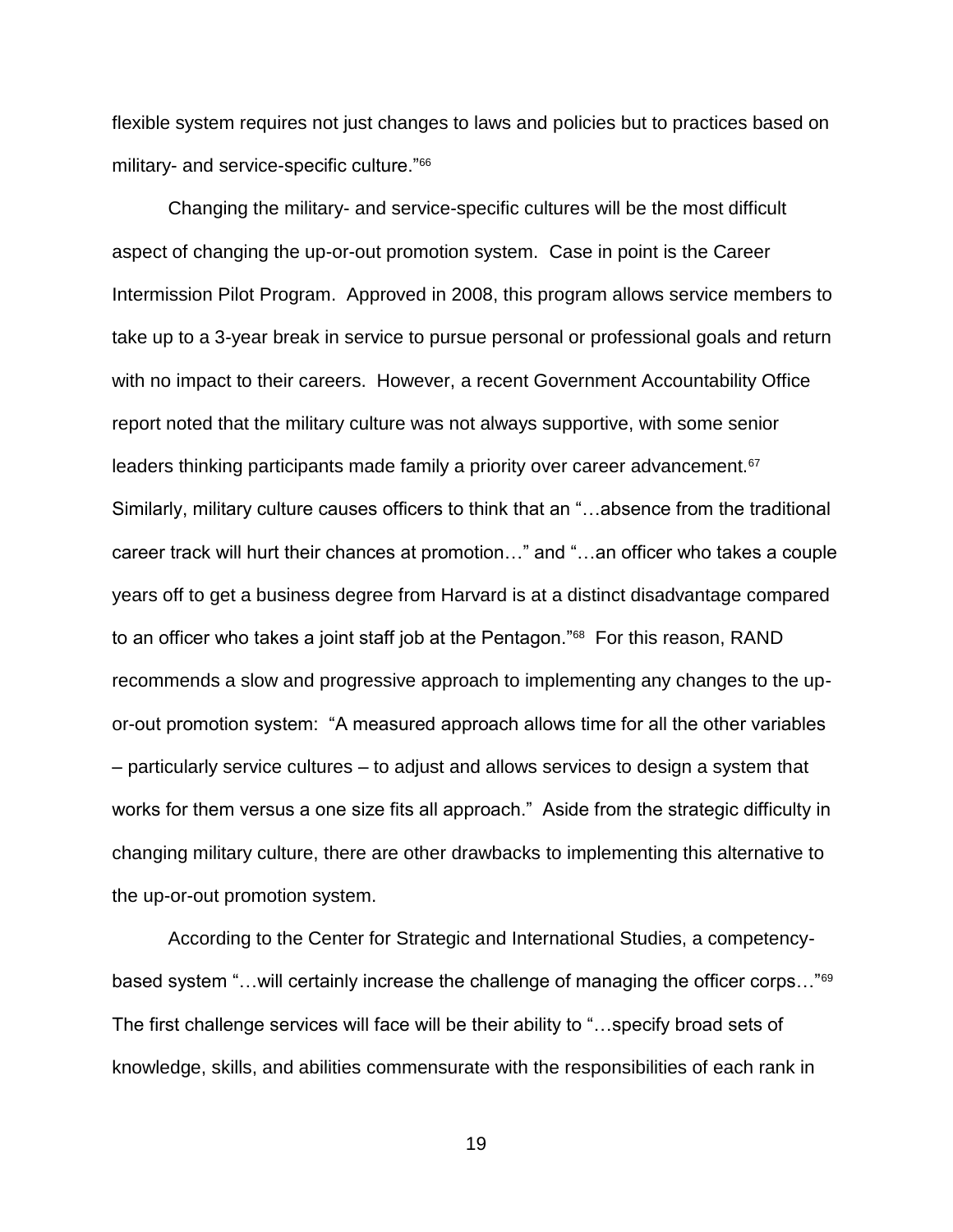order to create the basic framework of a competency-based system."<sup>70</sup> Though extremely daunting, it is not impossible. The Air Force embarked on just such a journey in 2011 as it had career field managers identify all of the experiences associated with each job in their specialty. Service experts mapped those experiences into a system called Career Path Tool that service members and leadership could use to view the experiences of members in a particular specialty, both individually and collectively. However, the challenge of this effort will always persist because experiences will evolve as roles and missions continue to change over time.

Another drawback to implementing this alternative to the up-or-out promotion system will be the challenge of determining the extent of specialization required. According to a Center for Strategic and International Studies report, "Service leadership must determine the proper balance between deep expertise in one small subset of requirements of officership and the broader strategic perspective that is necessary for senior leadership of a branch or service."<sup>71</sup> This is easier said than done. In 2009, a handful of three-star generals on the Air Force's Officer Force Development Panel attempted to draft a memorandum to the force emphasizing the fact that they valued both "broad" as well as "deep" leaders. They spent several hours over multiple sessions debating the proper verbiage. In the end, the undertaking proved too difficult and they never sent the memo forward for signature. If a group of senior leaders was unable to craft a memo to simply express the value of both specialists and generalists, imagine how difficult it will be for them to tackle the complex task of specifying the functional areas that require deep expertise and balancing those requirements against the broader strategic perspective that is necessary for senior leadership. However,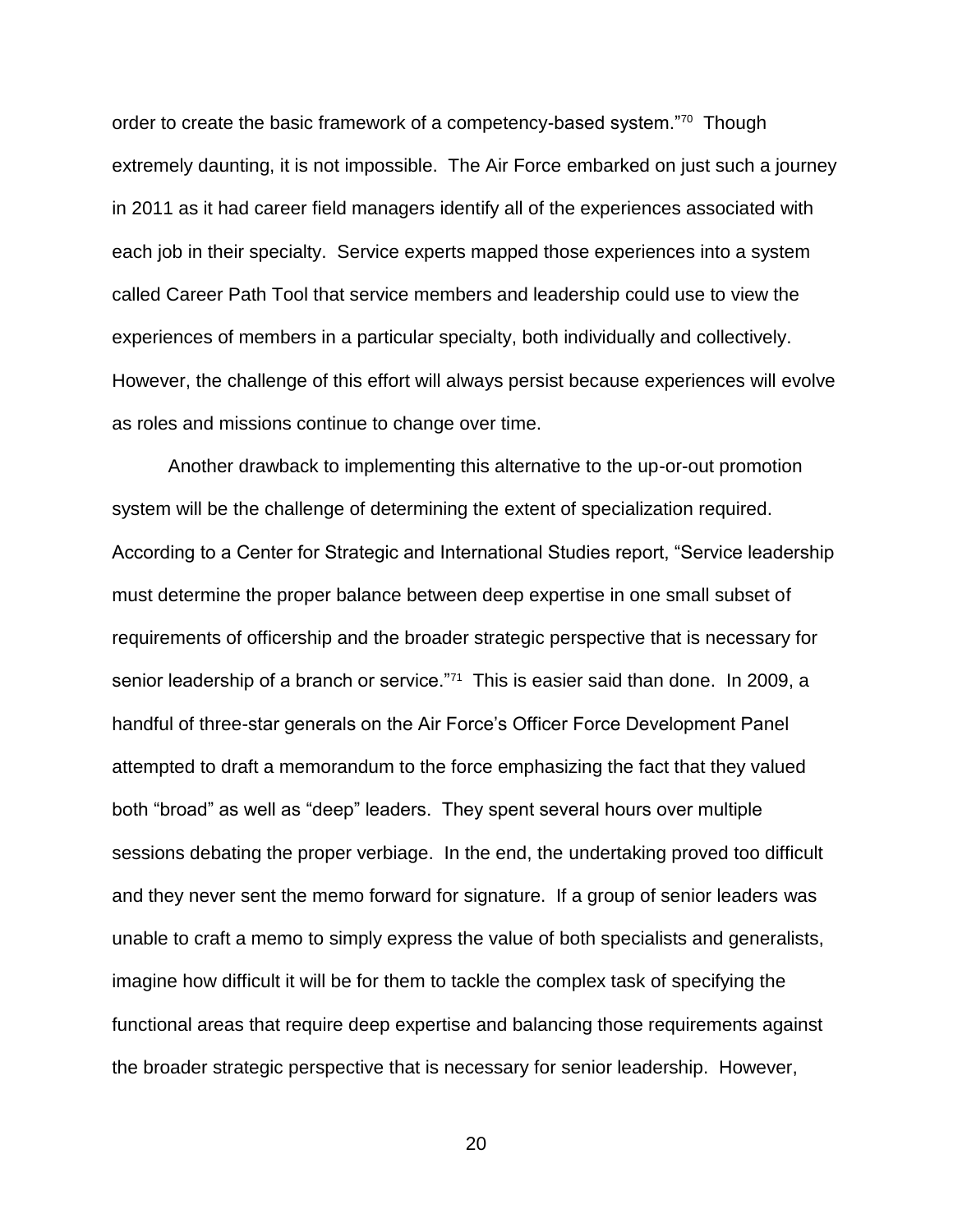there is likely an even larger hurdle to successfully implementing this alternative to the up-or-out promotion system.

The last drawback, and perhaps the most significant, is the overall Herculean effort that will be required, in multiple ways, to implement this change. In Janine Davidson's blog on the Council for Foreign Relations website, Jesse Sloman raises an interesting point:

There is also the question of just how much stamina the services have to expend on manpower reforms while contending with a host of other difficult challenges, both at home and abroad. In the midst of combat operations against ISIS, the withdrawal of U.S. forces from Afghanistan, a reduction in the Pentagon budget, and sequestration, it is fair to ask whether military leaders have the time or energy to take on another potentially divisive issue – especially without some sort of galvanizing event to precipitate their action.<sup>72</sup>

This is a valid question with no easy answer. These proposals would be the most sweeping changes to the personnel management system since the Defense Officer Personnel Management Act over 35 years ago. Clearly, such drastic reform would entail an immense amount of work. However, if senior leaders are convinced of the justification for such a change, then the resulting benefits will be worth the effort.

The first benefit is that "a competency-based system can…accommodate additional assignments or education for some officers who may be at a disadvantage relative to their peers if they have such assignments in the current system."<sup>73</sup> This would prevent situations like the one in which Lieutenant Joseph Riley found himself. The top nationally ranked ROTC cadet of 2013, Riley's advisors told him he would likely not be promoted because he spent two years as a Rhodes Scholar at Oxford University instead of holding the typical positions required for promotion.<sup>74</sup> Without rigid timelines, a competency-based promotion system would allow Riley to study at Oxford as well as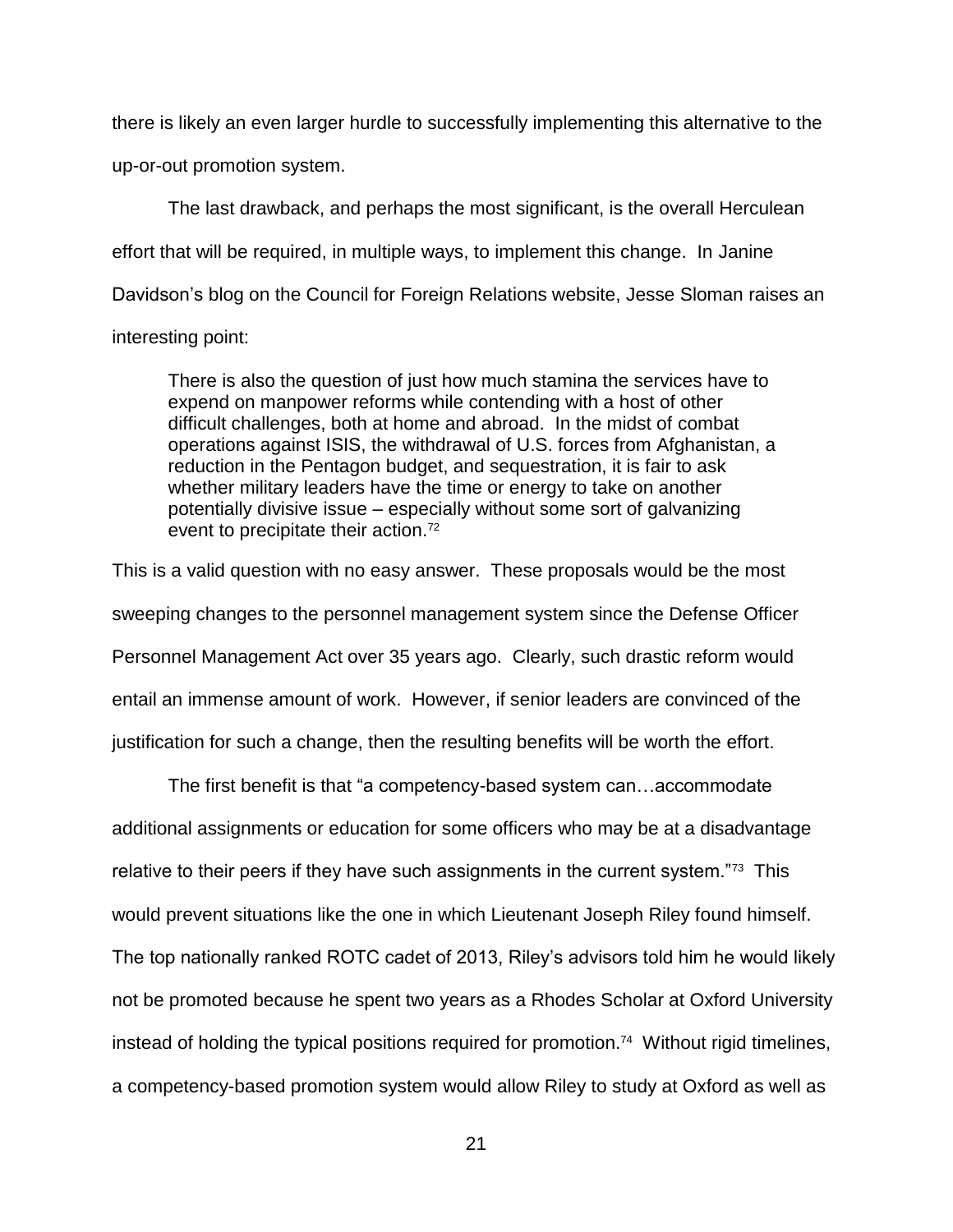hold the jobs required for promotion. It may take him longer to get that first promotion than some of the lieutenants commissioned with him, but that would be time well spent. Furthermore, it is likely the timing of his future promotions would offset that lag based on the advantage such an education offers. This aspect may lead to longer careers, but that can also be a benefit.

According to a RAND study, "A competency-based system makes better use of longer careers."<sup>75</sup> Because of increased life expectancy, "many military members are retiring from active duty during their most productive years."<sup>76</sup> As one example, "...less than 3 percent of Navy personnel have over 20 years of service compared with at least 40 percent of nonmilitary workers."<sup>77</sup> Secretary Rumsfeld questioned the logic of this when he asked, "Is the thought that maybe we ought not to bring people in, the best people we can find, train them, and then shove them out when they're 46 or 47 or 48 years old?"<sup>78</sup> A competency-based system allows for longer tours and additional assignments and therefore utilizes longer careers to maximize officer development. This improved use of longer careers provides an additional benefit: financial savings.

A competency-based promotion system that is focused on employability rather than promotability, "…tends to minimize both accession and termination costs and maximizes the return on development costs."<sup>79</sup> By focusing on employability, the military does not force valuable service members to separate simply because there were not enough promotions available. This minimizes termination costs. It also minimizes accession costs because the military does not need to recruit, access, train, and educate a replacement for that retained service member. Finally, it maximizes the return on development costs by extending the productivity of valuable service members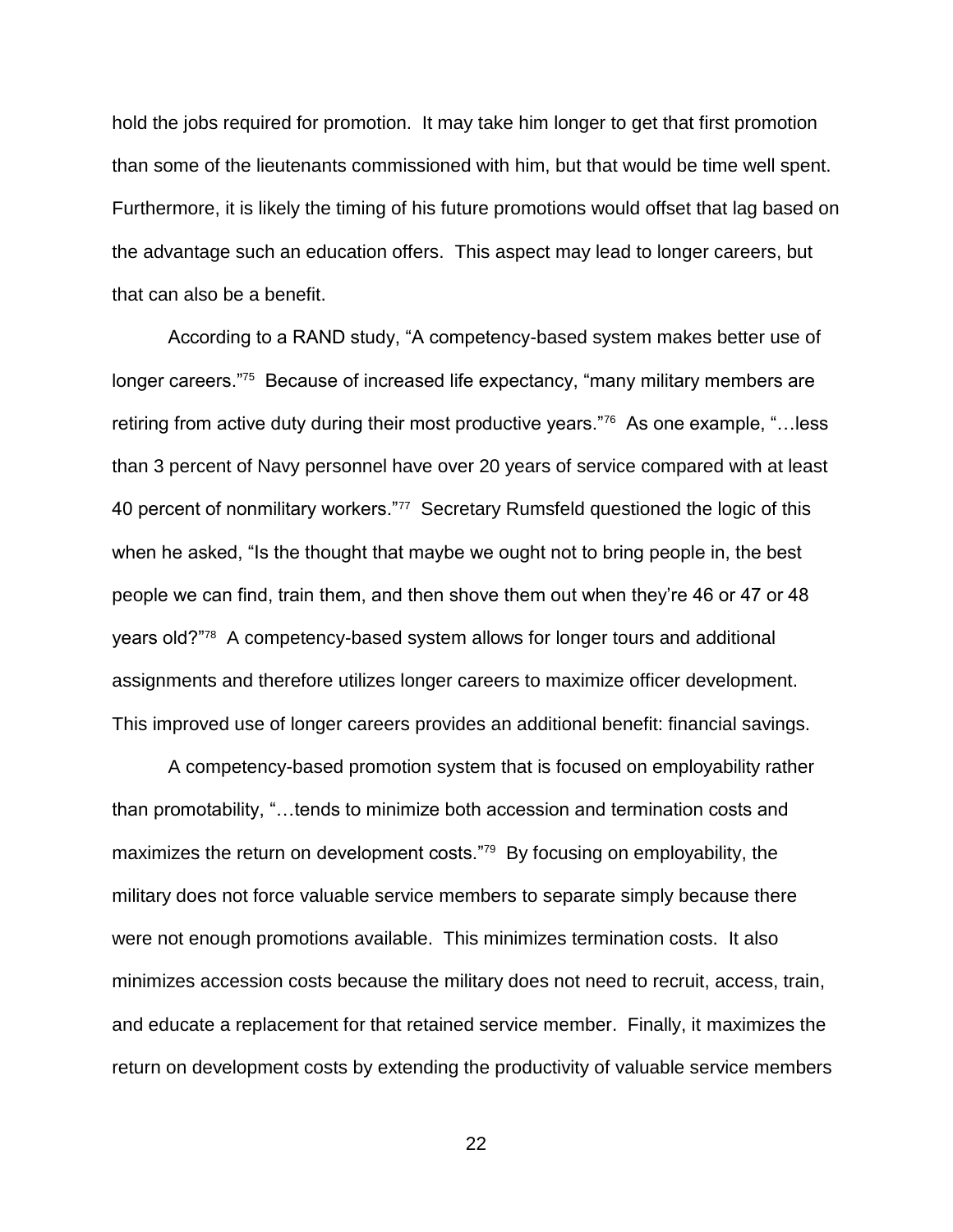who the military would have forced out otherwise. These benefits are just a few of the many things senior leaders must consider when contemplating the promotion system.

Objections to the military's up-or-out promotion system are nothing new, but the debates are growing louder as of late. Critics expressed concern even before the advent of the all-volunteer force. Congressional representatives have questioned the system's usefulness for years, but now they are holding hearings on possible reforms. Even current senior leaders are among those entering the fray. Perhaps Vice Admiral

J. Kevin Moran, the Chief of Naval Personnel, describes the situation best:

[Young officers are] paying attention to the talent management revolution going on around us. Inspired by the thoroughly American creed of opportunity, equality, and freedom to pursue individual gifts – they watch their corporate peers rising past others based on merit, not merely when they joined the firm. Or they see opportunities to master a profession without worrying about an 'up or out' system which assumes everyone must be groomed for the highest possible rank. They wonder why they can't do the same, in service to their country.<sup>80</sup>

The Secretary of Defense's 'Force of the Future' initiative intends to address these concerns and has already begun making policy changes. However, promotion reforms are not yet among them. This may be because senior leaders are not convinced the case for change has merit or because they have difficulty visualizing an alternative to the up-or-out promotion system.

If senior leaders look closely at this issue, they would find there are actually valid concerns that could provide an impetus for change. The global environment has changed from an industrial to an information era. A fierce competition for talent characterizes this environment. This competition should drive the military to adhere to sound talent management principles, but that has not been the case. The military routinely divests itself of valuable members because it failed to promote them, despite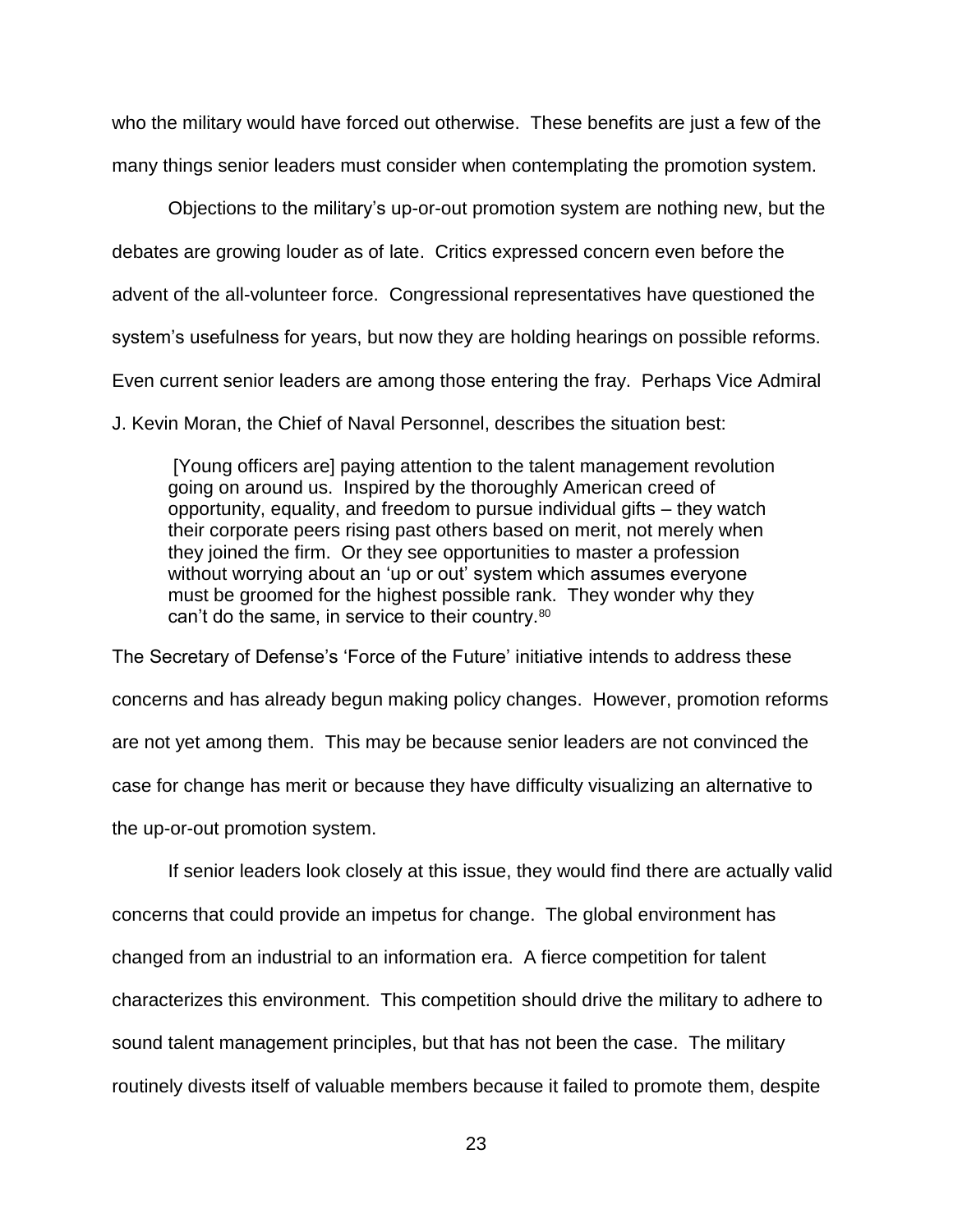having invested heavily in them during their career. This central issue has been the foundation of a robust history of criticisms spanning decades. Should these criticisms finally ring true and senior leaders work to reform the promotion system, they must first understand the foundational aspects required in the design of that system.

The basic design of any promotion system must account for the philosophies associated with the windows and ceilings that regulate the flow of officers through and out of the system. The three philosophies driving the current system are timelines, promotability, and generalization. However, a review of relevant literature reveals three other philosophies that should be paramount: competencies, employability, and specialization. A viable alternative to the up-or-out promotion system incorporates these three philosophies. It uses competencies to determine promotion eligibility. It focuses on employability in order to retain those valuable members the military was unable to promote. It facilitates specialization by enabling an enterprise career track that allows officers to develop depth of expertise.

Implementing such a system will not be simple. Leaders will need to revise law, update policy, and most importantly, change culture. Managing the officer corps will be more challenging. Identifying competencies, determining the extent of specialization, and summoning the sheer will to affect such a change will be difficult. However, the resulting system will improve officer development, make better use of longer careers, minimize costs, and maximize return on development. If enough senior leaders finally become down and out about the up-or-out promotion system, and would like to pursue change, there is a viable alternative.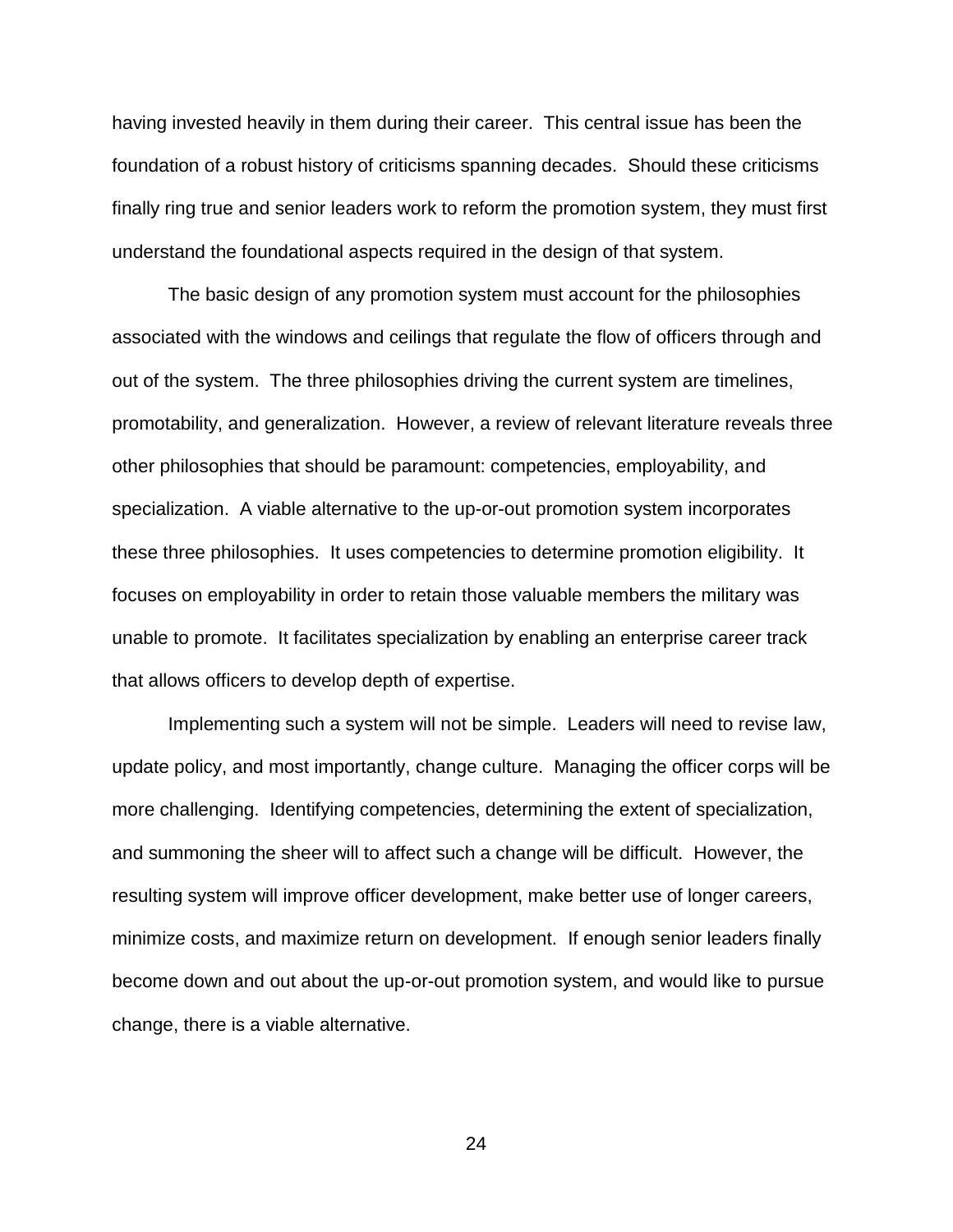# **Endnotes**

<sup>1</sup> Micah E. Killion, *Reforming the Military's Force Management and Retirement Systems: Are Longer Careers the Answer?* Research Paper (Maxwell AFB, AL: Air Command and Staff College, March 1997), 30.

<sup>2</sup> Robert O. Heavner, "Up-or-Out-a Perspective," *Air University Review Online*, July-August 1978,<http://www.airpower.maxwell.af.mil/airchronicles/aureview/1978/jul-aug/heavner.html> (accessed November 4, 2015).

<sup>3</sup> John Liang, "Skelton Warns High-Tech Weapons Spending Could Hurt Personnel Retention," *Inside Defense Online*, February 7, 2001, [http://insidedefense.com/daily](http://insidedefense.com/daily-news/skelton-warns-high-tech-weapons-spending-could-hurt-personnel-retention)[news/skelton-warns-high-tech-weapons-spending-could-hurt-personnel-retention](http://insidedefense.com/daily-news/skelton-warns-high-tech-weapons-spending-could-hurt-personnel-retention) (accessed March 12, 2016).

<sup>4</sup> John McCain, "Remarks by SASC Chairman John McCain on Top Defense Priorities for 114th Congress at Center for Strategic & International Studies," March 26, 2015, [http://www.armed-services.senate.gov/press-releases/sasc-chairman-john-mccain-remarks-on](http://www.armed-services.senate.gov/press-releases/sasc-chairman-john-mccain-remarks-on-top-defense-priorities-for-114th-congress-at-csis)[top-defense-priorities-for-114th-congress-at-csis](http://www.armed-services.senate.gov/press-releases/sasc-chairman-john-mccain-remarks-on-top-defense-priorities-for-114th-congress-at-csis) (accessed March 12, 2016).

<sup>5</sup> Leo Shane III, "Military Promotions Need an Overhaul Next, Experts Say," *Military Times Online*, December 2, 2015, [http://www.militarytimes.com/story/military/capitol](http://www.militarytimes.com/story/military/capitol-hill/2015/12/02/military-promotions-overhaul-ideas/76663106)[hill/2015/12/02/military-promotions-overhaul-ideas/76663106](http://www.militarytimes.com/story/military/capitol-hill/2015/12/02/military-promotions-overhaul-ideas/76663106) (accessed December 3, 2015).

<sup>6</sup> David Barno and Nora Bensahel, "Can the U.S. Military Halt Its Brain Drain?" *The Atlantic Online*, November 5, 2015, [http://www.theatlantic.com/politics/archive/2015/11/us-military-tries](http://www.theatlantic.com/politics/archive/2015/11/us-military-tries-hald-brain-drain/413965)[hald-brain-drain/413965](http://www.theatlantic.com/politics/archive/2015/11/us-military-tries-hald-brain-drain/413965) (accessed November 9, 2015).

<sup>7</sup> U.S. Department of the Navy, *A Cooperative Strategy for 21st Century Seapower* (Washington, DC: U.S. Department of the Navy, March 2015), 31, <http://www.dtic.mil/dtic/tr/fulltext/u2/a615292.pdf> (accessed March 29, 2016).

<sup>8</sup> U.S. Department of the Army, *Talent Management Concept of Operations for Force 2025 and Beyond* (Fort Leavenworth, KS: U.S. Army Combined Arms Center, September 2015), 26- 27.

<sup>9</sup> Dennis McCarthy et al., *National Commission on the Structure of the Air Force, Report to the President and Congress of the United States* (Arlington, VA: National Commission on the Structure of the Air Force, January 30, 2014), 50, [http://www.globalsecurity.org/military/library/report/2014/ncsaf-report\\_20140130.pdf](http://www.globalsecurity.org/military/library/report/2014/ncsaf-report_20140130.pdf) (accessed March 29, 2016).

<sup>10</sup> Ashton Carter, "Remarks by Secretary Carter on the Force of the Future," March 30, 2015, [http://www.defense.gov/News/Speeches/Speech-View/Article/606658/remarks-by](http://www.defense.gov/News/Speeches/Speech-View/Article/606658/remarks-by-secretary-carter-on-the-force-of-the-future)[secretary-carter-on-the-force-of-the-future](http://www.defense.gov/News/Speeches/Speech-View/Article/606658/remarks-by-secretary-carter-on-the-force-of-the-future) (accessed March 12, 2016).

11 Ibid.

<sup>12</sup> Andrew Tilghman, "SecDef Pulls Back on Personnel Reforms, Leaves out Big Changes for Now," *Military Times Online*, November 18, 2015,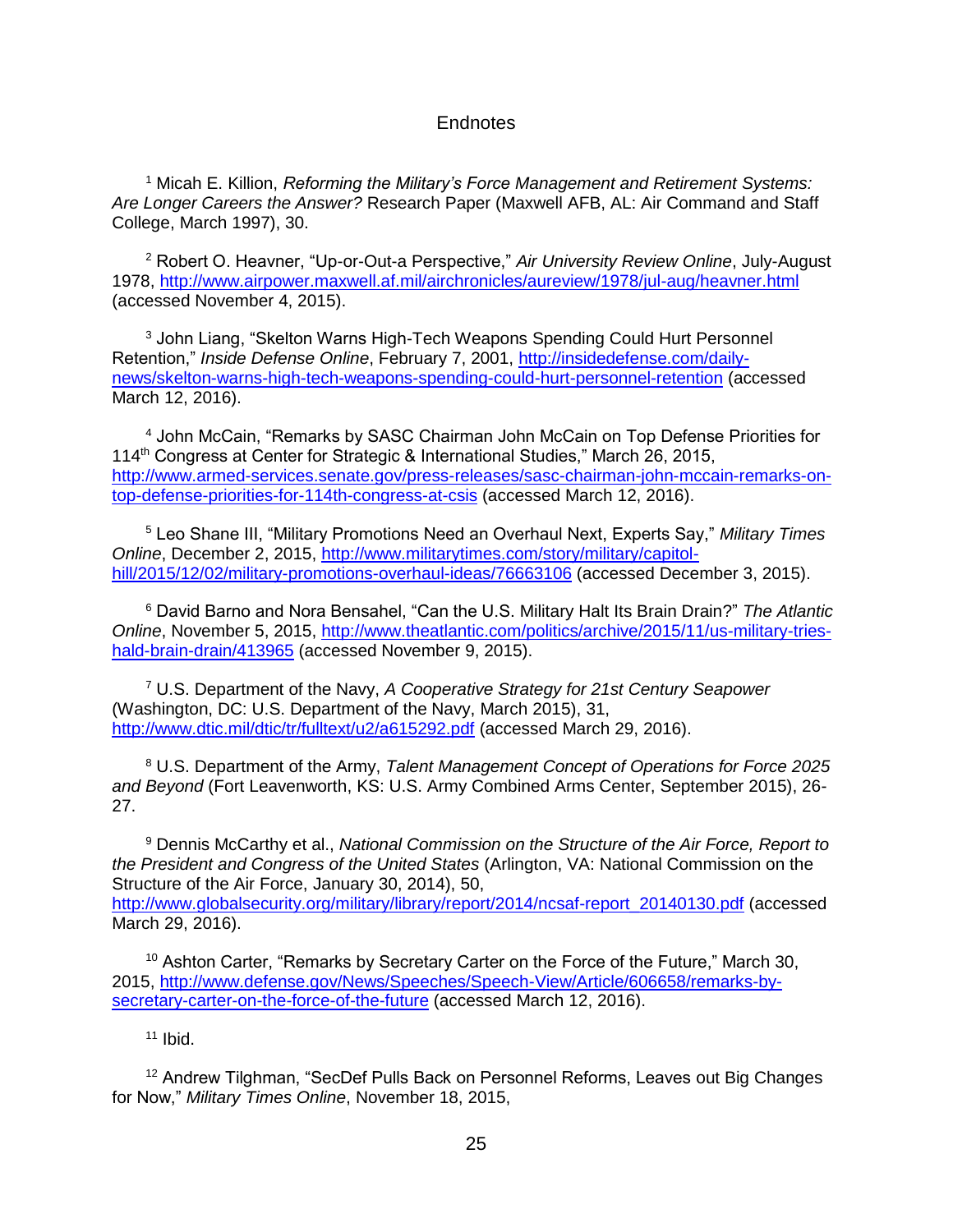[http://www.militarytimes.com/story/military/benefits/2015/11/18/secdef-pulls-back-personnel](http://www.militarytimes.com/story/military/benefits/2015/11/18/secdef-pulls-back-personnel-reforms-leaves-out-big-changes/76004136/)[reforms-leaves-out-big-changes/76004136/](http://www.militarytimes.com/story/military/benefits/2015/11/18/secdef-pulls-back-personnel-reforms-leaves-out-big-changes/76004136/) (accessed March 12, 2016).

<sup>13</sup> Mark Cancian, "Defense News TV Roundtable – DoD Personnel Management," January 3, 2016, *Defense News TV*, video file, [http://www.defensenews.com/videos/defense](http://www.defensenews.com/videos/defense-news/tv/2016/01/03/defense-news-tv-dod-personnel-management/78230490/)[news/tv/2016/01/03/defense-news-tv-dod-personnel-management/78230490/](http://www.defensenews.com/videos/defense-news/tv/2016/01/03/defense-news-tv-dod-personnel-management/78230490/) (accessed March 12, 2016).

<sup>14</sup> Barno and Bensahel, "Can the U.S. Military Halt Its Brain Drain?"

<sup>15</sup> David Barno and Nora Bensahel, "First Steps towards the Force of the Future," War on the Rocks, blog entry posted December 1, 2015, [http://warontherocks.com/2015/12/first-steps](http://warontherocks.com/2015/12/first-steps-towards-the-force-of-the-future/)[towards-the-force-of-the-future/](http://warontherocks.com/2015/12/first-steps-towards-the-force-of-the-future/) (accessed March 12, 2016).

<sup>16</sup> Tim Kane, "Ash Carter's Speech: A Beginning, Not a Defeat, of the Personnel Revolution," *The Best Defense: Tom Ricks' Daily Take on National Security*, blog entry posted November 23, 2015, [http://foreignpolicy.com/2015/11/23/ash-carters-speech-a-beginning-not-a](http://foreignpolicy.com/2015/11/23/ash-carters-speech-a-beginning-not-a-defeat-of-the-personnel-revolution/)[defeat-of-the-personnel-revolution/](http://foreignpolicy.com/2015/11/23/ash-carters-speech-a-beginning-not-a-defeat-of-the-personnel-revolution/) (accessed March 12, 2016).

<sup>17</sup> U.S. Joint Chiefs of Staff, *Capstone Concept for Joint Operations: Joint Force 2020* (Washington, DC: U.S. Joint Chiefs of Staff, September 10, 2012), iii.

<sup>18</sup> Tilghman, "SecDef Pulls Back on Personnel Reforms."

<sup>19</sup> Stephen J. Gerras, "Thinking Critically about Critical Thinking: A Fundamental Guide for Strategic Leaders," in *Planner's Handbook for Operations Design*, Version 1.0 (Suffolk, VA: Joint Staff, J-7, October 7, 2011), C-17.

<sup>20</sup> Victor Oladapo, "The Impact of Talent Management on Retention," *Journal of Business Studies Quarterly Online* 5, no. 3 (March 2014): 20, [http://jbsq.org/wp](http://jbsq.org/wp-content/uploads/2014/03/March_2014_3.pdf)[content/uploads/2014/03/March\\_2014\\_3.pdf](http://jbsq.org/wp-content/uploads/2014/03/March_2014_3.pdf) (accessed March 13, 2016).

 $21$  Ibid.

<sup>22</sup> Andrew Tilghman, "New Personnel Rules: Carter's Plans to Keep Best Troops," *Military Times Online*, August 21, 2015,

<http://www.militarytimes.com/story/military/pentagon/2015/04/06/personnel-reform/70841130/> (accessed March 13, 2016).

<sup>23</sup> William Daniel Ferree, *Does the Current 20th Century Navy Personnel Management System Meet 21st Century Sailors' Needs?,* Doctoral Dissertation (Newport, RI: Naval War College, April 2003), v.

<sup>24</sup> Oladapo, "The Impact of Talent Management on Retention," 31.

<sup>25</sup> Office of the Undersecretary of Defense, Personnel and Readiness, *Population Representation in the Military Services: Fiscal Year 2013 Summary Report* (Washington, DC: U.S. Department of Defense, 2013),<https://www.cna.org/pop-rep/2013/summary/summary.pdf> (accessed March 13, 2016).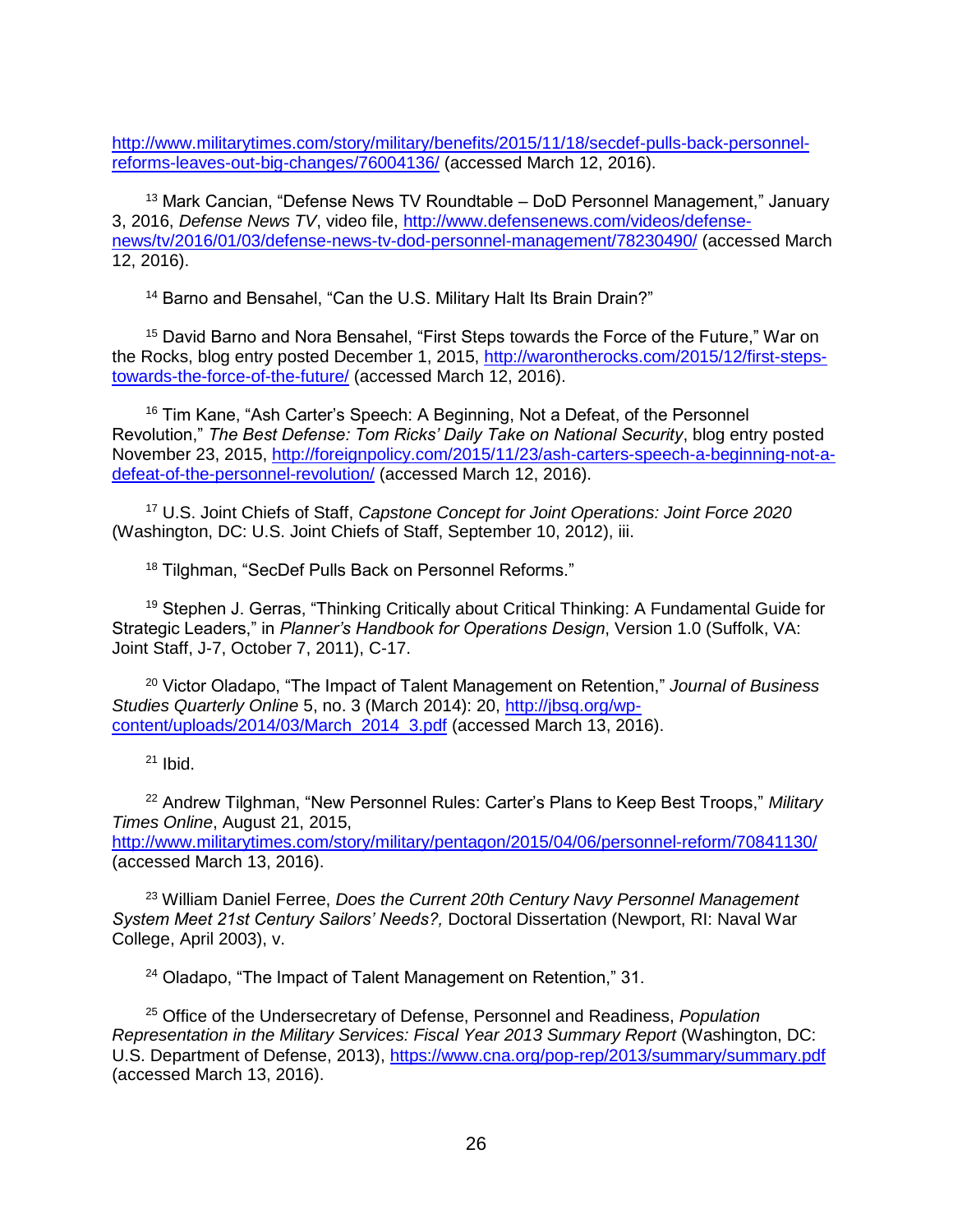$26$  Jim Tice, "Army Recruiting Market Tightens but Service Expects to Make 2016 Goal," *Army Times Online*, February 23, 2016, [http://www.armytimes.com/story/military/careers/army/2016/02/23/army-recruiting-market](http://www.armytimes.com/story/military/careers/army/2016/02/23/army-recruiting-market-tightens-but-service-expects-make-2016-goal/80624982/)[tightens-but-service-expects-make-2016-goal/80624982/](http://www.armytimes.com/story/military/careers/army/2016/02/23/army-recruiting-market-tightens-but-service-expects-make-2016-goal/80624982/) (accessed March 13, 2016).

<sup>27</sup> Barno and Bensahel, "Can the U.S. Military Halt Its Brain Drain?"

<sup>28</sup> Ludmila Viktorovna Orlova et al., "Talent Management and Knowledge: Theory, Methodology, Models," *Review of European Studies* 7, no. 9 (2015): 77.

<sup>29</sup> "Accounting for Good People," *The Economist Online*, July 19, 2007, <http://www.economist.com/node/9507322> (accessed March 13, 2016).

 $30$  Ibid.

<sup>31</sup> Andrew Tilghman, "'Force of the Future': Career Flexibility, Fewer Moves," *Military Times Online*, September 1, 2015, [http://www.militarytimes.com/story/military/careers/2015/08/28/force-future-report-ash-carter](http://www.militarytimes.com/story/military/careers/2015/08/28/force-future-report-ash-carter-review/32476549/)[review/32476549/](http://www.militarytimes.com/story/military/careers/2015/08/28/force-future-report-ash-carter-review/32476549/) (accessed March 13, 2016).

<sup>32</sup> Arnold Punaro, "Written Testimony to the National Commission on the Future of the Army by Major General Arnold Punaro, USMC (Ret.)," July 16, 2015, [http://punarogroup.com/wp](http://punarogroup.com/wp-content/uploads/2015/07/Testimony-to-Army-Commission-07-16-15.pdf)[content/uploads/2015/07/Testimony-to-Army-Commission-07-16-15.pdf](http://punarogroup.com/wp-content/uploads/2015/07/Testimony-to-Army-Commission-07-16-15.pdf) (accessed March 14, 2016), 4.

<sup>33</sup> Donald Rumsfeld, "Secretary Rumsfeld at Fort Hood Town Hall Meeting," August 21, 2002,<http://www.freerepublic.com/focus/f-news/737153/posts> (accessed March 29, 2016); Thurman C.C. McKenzie, *The Defense Officer Personnel Management Act – The Army's Challenge to Contemporary Officer Management* (Fort Leavenworth, KS: School of Advanced Military Studies, May 11, 2011), 1, http://www.dtic.mil/get-tr-doc/pdf?AD=ADA545125 (accessed March 29, 2016); Ashton Carter, "Remarks on 'Building the First Link to the Force of the Future' (George Washington University)," November 18, 2015, [http://www.defense.gov/News/Speeches/Speech-View/Article/630415/remarks-on-building-the](http://www.defense.gov/News/Speeches/Speech-View/Article/630415/remarks-on-building-the-first-link-to-the-force-of-the-future-george-washington)[first-link-to-the-force-of-the-future-george-washington](http://www.defense.gov/News/Speeches/Speech-View/Article/630415/remarks-on-building-the-first-link-to-the-force-of-the-future-george-washington) (accessed March 29, 2016).

<sup>34</sup> Richard S. Cozby, *Civilian Talent Management: A Proposed Approach for the Aberdeen Proving Ground Workforce*, Strategy Research Project (Aberdeen Proving Ground, MD: Defense Acquisition University Senior Service College Fellowship, April 2010), 14-15.

<sup>35</sup> Meghann Myers, "Rising Innovation Star Knocks Navy's Career Rigidity," *Navy Times Online,* August 31, 2015, [http://www.navytimes.com/story/military/2015/08/31/innovator-ends](http://www.navytimes.com/story/military/2015/08/31/innovator-ends-navy-career-career-rigidity-roadblocks-help-push-go-grad-school/71314922/?from=global&sessionKey=&autologin)[navy-career-career-rigidity-roadblocks-help-push-go-grad](http://www.navytimes.com/story/military/2015/08/31/innovator-ends-navy-career-career-rigidity-roadblocks-help-push-go-grad-school/71314922/?from=global&sessionKey=&autologin)[school/71314922/?from=global&sessionKey=&autologin=](http://www.navytimes.com/story/military/2015/08/31/innovator-ends-navy-career-career-rigidity-roadblocks-help-push-go-grad-school/71314922/?from=global&sessionKey=&autologin) (accessed November 4, 2015).

<sup>36</sup> Susan Adams, "How the Military Squanders Its Management Talent," *Forbes Online*, January 8, 2013, [http://www.forbes.com/sites/susanadams/2013/01/08/how-the-military](http://www.forbes.com/sites/susanadams/2013/01/08/how-the-military-squanders-its-management-talent/)[squanders-its-management-talent/](http://www.forbes.com/sites/susanadams/2013/01/08/how-the-military-squanders-its-management-talent/) (accessed February 29, 2016).

<sup>37</sup> Peter Schirmer et al., *New Paths to Success: Determining Career Alternatives for Field-Grade Officers* (Santa Monica, CA: RAND Corporation, 2004), 9,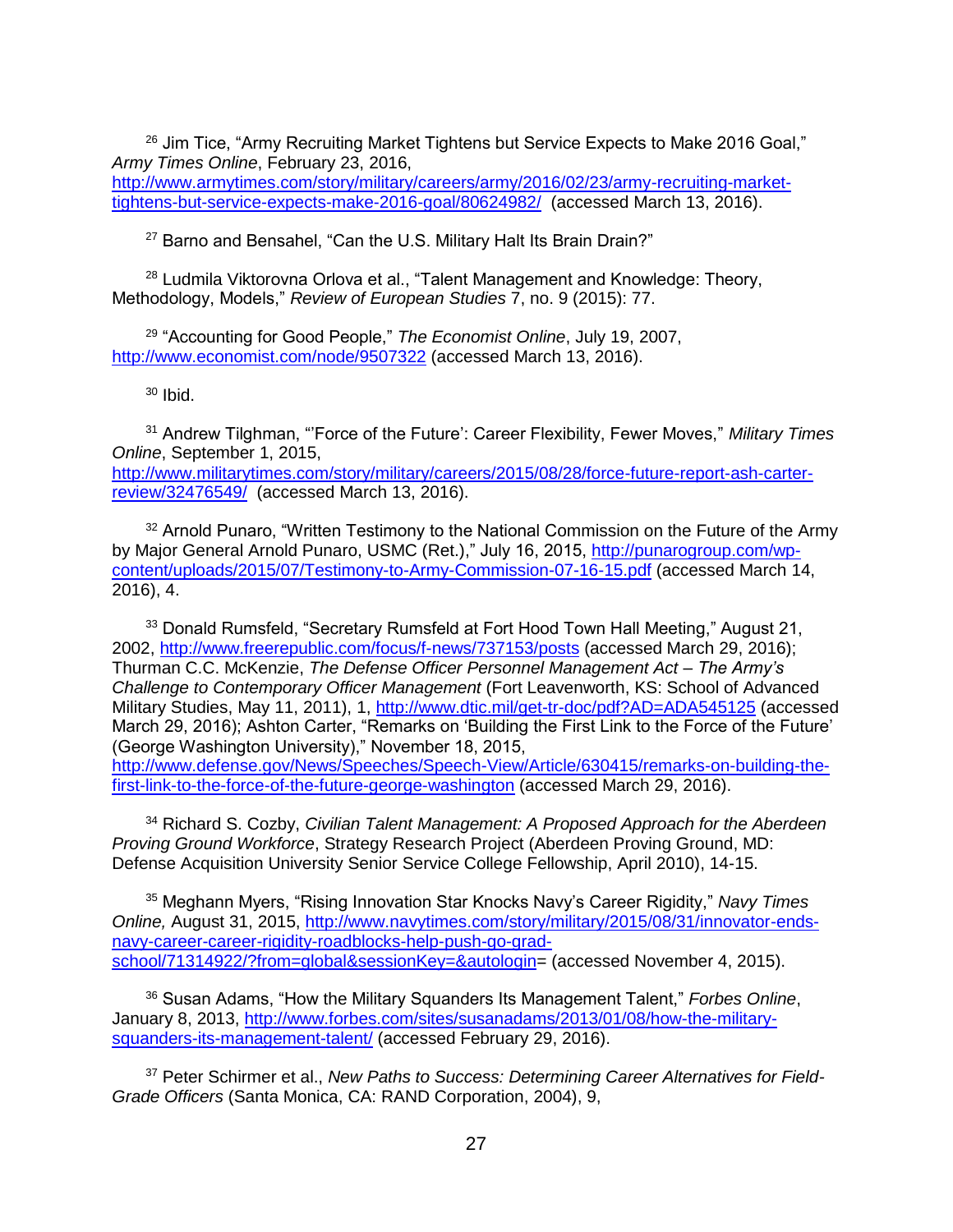[http://www.rand.org/content/dam/rand/pubs/monographs/2004/RAND\\_MG117.pdf](http://www.rand.org/content/dam/rand/pubs/monographs/2004/RAND_MG117.pdf) (accessed March 19, 2016).

<sup>38</sup> Andrew Tilghman, "Pentagon's Top Personnel Official Resigns," *Military Times Online*, March 14, 2016, [http://www.militarytimes.com/story/military/pentagon/2016/03/14/pentagons](http://www.militarytimes.com/story/military/pentagon/2016/03/14/pentagons-top-personnel-official-resigns/81759816/)[top-personnel-official-resigns/81759816/](http://www.militarytimes.com/story/military/pentagon/2016/03/14/pentagons-top-personnel-official-resigns/81759816/) (accessed March 17, 2016).

<sup>39</sup> Leslie Kwoh, "'Rank and Yank' Retains Vocal Fans," *Wall Street Journal Online*, January 31, 2012,<http://www.wsj.com/articles/SB10001424052970203363504577186970064375222> (accessed March 17, 2016).

<sup>40</sup> Beth Hazels and Craig M. Sasse, "Forced Ranking: A Review," *SAM Advanced Management Journal* 73, no. 2 (Spring 2008): 35.

<sup>41</sup> Kwoh, "'Rank and Yank' Retains Vocal Fans."

<sup>42</sup> Hazels and Sasse, "Forced Ranking: A Review," 36.

 $43$  Ibid.

<sup>44</sup> Ibid.

<sup>45</sup> Kwoh, "'Rank and Yank' Retains Vocal Fans."

<sup>46</sup> Hazels and Sasse, "Forced Ranking: A Review," 36-37.

<sup>47</sup> Ibid, 37.

<sup>48</sup> Ibid, 38.

<sup>49</sup> Kwoh, "'Rank and Yank' Retains Vocal Fans."

<sup>50</sup> Lillian Cunningham, "In Big Move, Accenture Will Get Rid of Annual Performance Reviews and Rankings," *Washington Post Online*, July 21, 2015, [https://www.washingtonpost.com/news/on-leadership/wp/2015/07/21/in-big-move-accenture](https://www.washingtonpost.com/news/on-leadership/wp/2015/07/21/in-big-move-accenture-will-get-rid-of-annual-performance-reviews-and-rankings/)[will-get-rid-of-annual-performance-reviews-and-rankings/](https://www.washingtonpost.com/news/on-leadership/wp/2015/07/21/in-big-move-accenture-will-get-rid-of-annual-performance-reviews-and-rankings/) (accessed March 17, 2016).

<sup>51</sup> Andrew Tilghman, "'Force of the Future': Career Flexibility, Fewer Moves," *Military Times Online*, September 1, 2015, [http://www.militarytimes.com/story/military/careers/2015/08/28/force-future-report-ash-carter-](http://www.militarytimes.com/story/military/careers/2015/08/28/force-future-report-ash-carter-review/32476549/)

[review/32476549/](http://www.militarytimes.com/story/military/careers/2015/08/28/force-future-report-ash-carter-review/32476549/) (accessed March 17, 2016).

<sup>52</sup> Maren Leed and David Sokolow, *The Ingenuity Gap – Officer Management for the 21st Century* (Washington, DC: Center for Strategic and International Studies, 2010), vii, [http://csis.org/files/publication/100111\\_Leed\\_IngenuityGap\\_Web.pdf](http://csis.org/files/publication/100111_Leed_IngenuityGap_Web.pdf) (accessed March 18, 2016).

<sup>53</sup> Peter Schirmer, et al., *Challenging Time in DOPMA – Flexible and Contemporary Military Officer Management* (Santa Monica, CA: RAND Corporation, 2006), xvi, [http://www.rand.org/content/dam/rand/pubs/monographs/2006/RAND\\_MG451.pdf](http://www.rand.org/content/dam/rand/pubs/monographs/2006/RAND_MG451.pdf) (accessed March 19, 2016).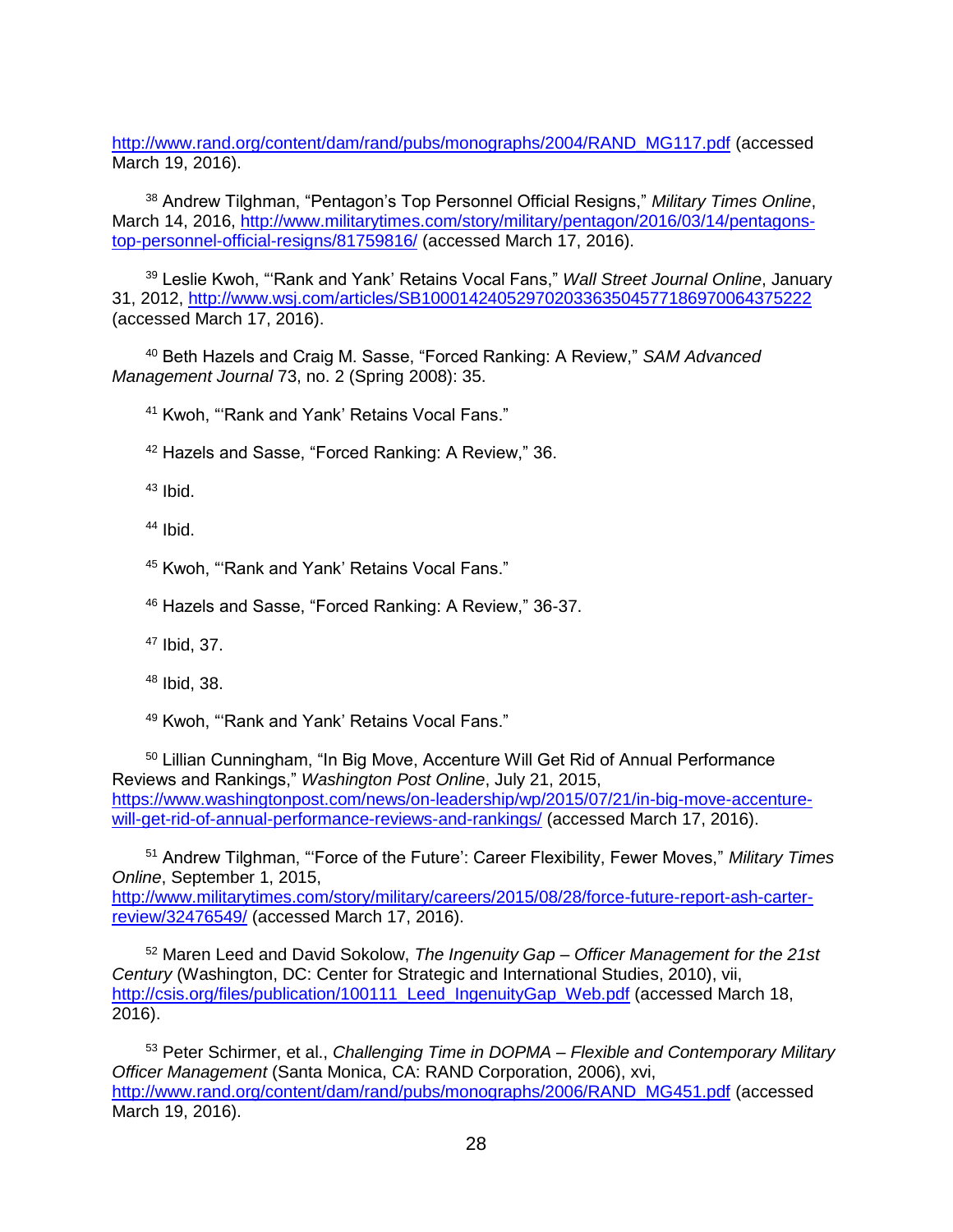<sup>54</sup> *Creating New Career Options for Officers in the U.S. Military* (Santa Monica, CA: RAND Corporation, 2005), [http://www.rand.org/pubs/research\\_briefs/RB7569/index1.html](http://www.rand.org/pubs/research_briefs/RB7569/index1.html) (accessed March 18, 2016).

<sup>55</sup> Schirmer et al., *New Paths to Success*, 10.

<sup>56</sup> *Creating New Career Options for Officers in the U.S. Military*.

<sup>57</sup> Schirmer et al., *New Paths to Success*, 10-11.

<sup>58</sup> John A. Nagl and Brian M. Burton, eds., *Keeping the Edge: Revitalizing America's Military Officer Corps* (Washington, DC: Center for a New American Security, 2010), 68, [http://www.cnas.org/files/documents/publications/FINAL%2010102CNA%20Officership%20Rep](http://www.cnas.org/files/documents/publications/FINAL%2010102CNA%20Officership%20Report.pdf) [ort.pdf](http://www.cnas.org/files/documents/publications/FINAL%2010102CNA%20Officership%20Report.pdf) (accessed February 24, 2016).

 $59$  Ibid.

 $60$  Ibid., 5-6.

<sup>61</sup> Barno and Bensahel, "First Steps Towards the Force of the Future."

<sup>62</sup> Clark A. Murdock et al., *Beyond Goldwater-Nichols: U.S. Government and Defense Reform for a New Strategic Era* (Washington, DC: Center for Strategic and International Studies, 2005), 109, [http://csis.org/files/media/csis/pubs/bgn\\_ph2\\_report.pdf](http://csis.org/files/media/csis/pubs/bgn_ph2_report.pdf) (accessed March 19, 2016).

<sup>63</sup> Schirmer et al., *Challenging Time in DOPMA*, 62.

<sup>64</sup> Peter Schirmer and Dwight Phillips, "A 'Measured Approach' to Managing Military Officers," *The RAND Blog*, blog entry posted July 15, 2015, [http://www.rand.org/blog/2015/07/a](http://www.rand.org/blog/2015/07/a-measured-approach-to-managing-military-officers.html)[measured-approach-to-managing-military-officers.html](http://www.rand.org/blog/2015/07/a-measured-approach-to-managing-military-officers.html) (accessed March 19, 2016).

 $65$  Ibid.

<sup>66</sup> Schirmer et al., *Challenging Time in DOPMA*, 63.

<sup>67</sup> Jennifer H. Svan, "Report: DoD Must Evaluate Effectiveness of Sabbatical Program." *Stars and Stripes Online*, October 28, 2015, [http://www.stripes.com/news/report-dod-must](http://www.stripes.com/news/report-dod-must-evaluate-effectiveness-of-sabbatical-program-1.375560)[evaluate-effectiveness-of-sabbatical-program-1.375560](http://www.stripes.com/news/report-dod-must-evaluate-effectiveness-of-sabbatical-program-1.375560) (accessed November 4, 2015).

68 Tilghman, "New Personnel Rules: Carter's Plan to Keep Best Troops."

<sup>69</sup> Leed and Sokolow, *The Ingenuity Gap*, vii.

 $70$  Ibid., viii.

<sup>71</sup> Nagl and Burton, *Keeping the Edge*, 5-6.

<sup>72</sup> Jesse Sloman, "In Much-Needed Manpower Reform, U.S. Navy Set To Be the Next Proving Ground," *Defense in Depth: Janine Davidson Examines the Art, Politics, and Business of American Military Power*, blog entry posted January 5, 2015,